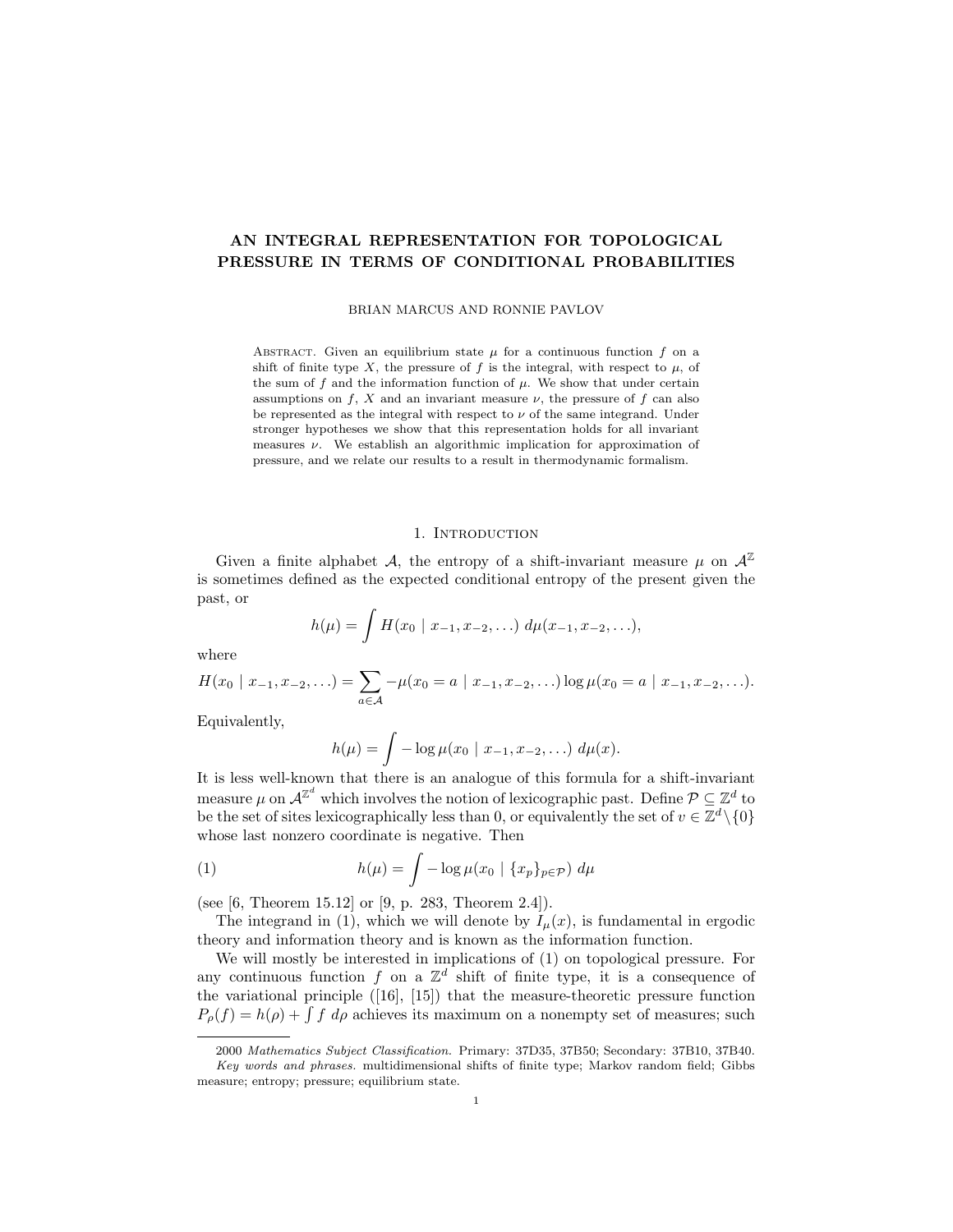measures are called equilibrium states of  $f$ , and the maximum is called the topological pressure  $P(f)$ . When the function f is locally finite, all such equilibrium states are examples of so-called finite-range Gibbs measures  $([8], [14])$ . For more on equilibrium states and Gibbs measures, see Sections 2.2 and 2.6.

When applied to an equilibrium state  $\mu$  for  $f$ , (1) clearly implies

(2) 
$$
P(f) = \int I_{\mu}(x) + f(x) d\mu.
$$

For certain classes of equilibrium states and Gibbs measures, sometimes there are even simpler representations for the pressure. A recent example of this was given by Gamarnik and Katz in [5, Theorem 1], who showed that for any Gibbs measure  $\mu$  which has a measure-theoretic mixing property, called strong spatial mixing, and whose support contains a so-called safe symbol 0 (a very strong topological mixing property, defined in Section 2.1),

(3) 
$$
P(f) = I_{\mu}(0^{\mathbb{Z}^d}) + f(0^{\mathbb{Z}^d})
$$

(here,  $0^{\mathbb{Z}^d} \in \mathcal{A}^{\mathbb{Z}^d}$  is the configuration on  $\mathbb{Z}^d$  which is 0 at every site of  $\mathbb{Z}^d$ ). This result was the primary motivation for our paper.

They used this simple representation to give a polynomial time approximation algorithm for  $P(f)$  in certain cases. Approximation schemes are very important because in most cases it is quite difficult (and sometimes impossible!) to obtain exact, closed form expressions for entropy and pressure ([7]), let alone the exact values of conditional  $\mu$ -measures of specific cylinder sets or exact values of the function  $I_\mu$  that are needed to evaluate (3).

A consequence (Corollary 3.2; see also Corollary 3.3) of one of our main results is that under certain hypotheses on the equilibrium state  $\mu$  and its support, the integrand in (2) yields  $P(f)$  when integrated against *any* shift-invariant measure  $\nu$ whose support is contained within the support of  $\mu$ :

(4) 
$$
P(f) = \int I_{\mu}(x) + f(x) d\nu.
$$

For instance, (3) is the special case of (4) where  $\nu$  is the point mass at  $0^{\mathbb{Z}^d}$ . This consequence is related to a result of Ruelle [14, 4.7b] which characterizes when two interactions have a common Gibbs measure; this connection is discussed in Section 5. The conclusion of Corollary 3.2 is well known when  $d = 1$  and the support of  $\mu$  is an irreducible shift of finite type.

We have two main results, Theorems 3.1 and 3.4, with different sets of hypotheses for representation of pressure of *f* with respect to a given invariant measure *ν*. For each theorem, our hypotheses are of three broad types: a weak topological mixing condition on the support of  $\mu$  (see Section 2.5), a type of continuity assumption on  $p_{\mu}$  over supp( $\nu$ ) (see Section 2.3), and a type of positivity assumption on  $p_{\mu}$  over  $supp(\nu)$  (see Section 2.4).

All of these hypotheses, for both theorems, are weaker than those used in [5, Theorem 1, and so each implies (3) by taking  $\nu$  to be the point mass at  $0^{\mathbb{Z}^d}$ .

From Theorem 3.1 we prove Proposition 4.1 which, for  $d > 1$  and certain  $f$ , shows that  $P(f)$  can be approximated to within tolerance  $\epsilon$  in time  $e^{O((\log \frac{1}{\epsilon})^{d-1})}$ . This yields a polynomial time approximation scheme when  $d = 2$  and generalizes some cases of the approximation algorithms given in [5]. This scheme is more efficient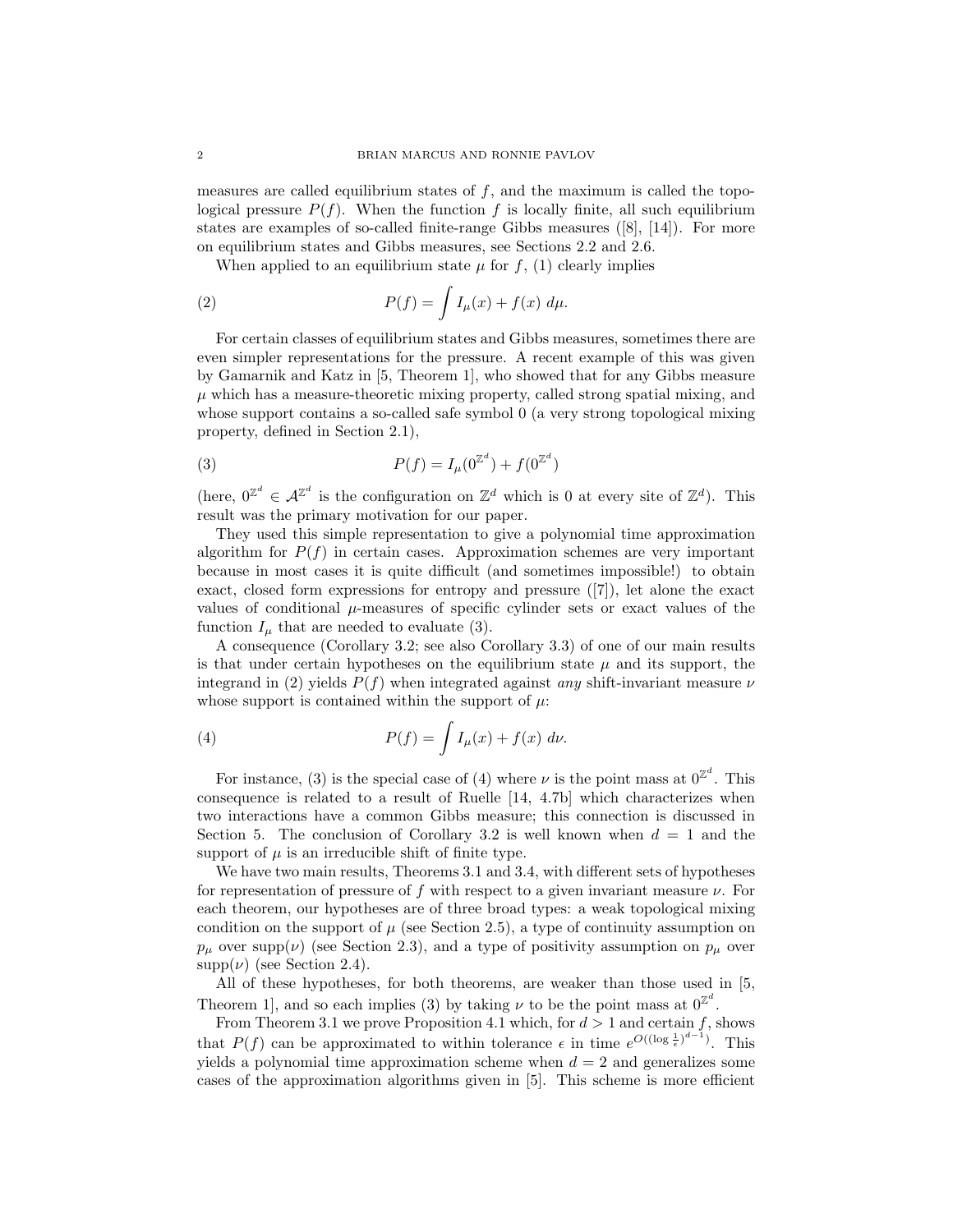than the approximation scheme of [11], but requires the additional hypothesis that (4) holds for some "simple" *ν*.

We summarize the remainder of this paper. In Section 2, we give relevant definitions, background and preliminary results. In Section 3, we prove our main results, Theorems 3.1 and 3.4. In Section 4, we describe a consequence of our pressure representation results that yields a method for approximating pressure, and we discuss connections with work of Gamarnik and Katz [5]. Finally, in Section 5, we describe a connection between our results and the thermodynamic formalism of Ruelle [14].

### 2. Definitions and Preliminary Results

## 2.1. **Subshifts.**

We view  $\mathbb{Z}^d$  as a graph (the so-called **cubic lattice**), where vectors in  $\mathbb{Z}^d$  are the vertices (also sometimes called **sites**), and two vertices  $u, v \in \mathbb{Z}^d$  are said to be **adjacent**, and we write  $u \sim v$ , if  $|u - v| = 1$ , where  $|\cdot|$  is the  $L^1$  metric. For subsets  $S, T$  of  $\mathbb{Z}^d$ ,  $d(S, T)$  denotes the distance between  $S$  and  $T$  using this metric.

We also will use the **lexicographic ordering** on  $\mathbb{Z}^d$ , where  $v < v'$  if  $v \neq v'$  and, for the largest *i* for which  $v_i \neq v_{i'}, v_i$  is strictly smaller than  $v_{i'}$ . The **lexicographic past**  $P$  is the set of all  $v \in \mathbb{Z}^d$  smaller than the zero vector.

An **edge** is an unordered pair  $(u, v)$  of adjacent sites in  $\mathbb{Z}^d$ . The **boundary** of a set  $S \subset \mathbb{Z}^d$ , denoted by  $\partial S$ , is the set of  $v \in S^c$  which are adjacent to some element of *S*. In the case where *S* is a singleton  $\{v\}$ , we call the boundary the set **of nearest neighbors**  $N_v$ . The **inner boundary** of *S*, denoted by  $\partial S$ , is the set of sites in *S* adjacent to some element of  $S^c$ , or  $\partial(S^c)$ .

For any integers  $a < b$ , we use [a, b] to denote  $\{a, a+1, \ldots, b\}$ .

An **alphabet** *A* is a finite set with at least two elements. A **configuration** *u* on the alphabet  $A$  is any mapping from a non-empty subset  $S$  of  $\mathbb{Z}^d$  to  $A$ , where *S* is called the **shape** of *u*. For any configuration *u* with shape *S* and any  $T \subseteq S$ , denote by  $u(T)$  the restriction of *u* to *T*, i.e. the subconfiguration of *u* occupying *T*. For  $S, T \subset \mathbb{Z}^d$ ,  $x \in A^S$  and  $y \in A^T$ ,  $xy$  denotes the configuration on  $S \cup T$ defined by  $(xy)(S) = x$  and  $(xy)(T) = y$ , which we call the **concatenation** of x and *y* (if  $S \cap T \neq \emptyset$ , this requires that  $x(S \cap T) = y(S \cap T)$ ). For a symbol  $a \in A$ and a subset  $S \subseteq \mathbb{Z}^d$ ,  $a^S$  denotes the configuration on *S* which takes value *a* at all elements of *S*.

For any *d*, we use  $\sigma$  to denote the natural **shift action** on  $A^{\mathbb{Z}^d}$  defined by  $(\sigma_v(x))(u) = x(u+v).$ 

For any alphabet  $A, A^{\mathbb{Z}^d}$  is a topological space when endowed with the product topology (where *A* has the discrete topology), and any subsets will inherit the induced topology. A basis for the topology is the collection of **cylinder sets** which are sets of the form  $[w] := \{x \in \mathcal{A}^{\mathbb{Z}^d} : x(S) = w\}$ , where *w* is a configuration with arbitrary finite shape  $S \subseteq \mathbb{Z}^d$ .

A subshift (or shift space) is a closed, translation invariant subset of  $A^{\mathbb{Z}^d}$ . An equivalent definition is given as follows. Let *A<sup>∗</sup>* denote the set of all configurations on finite subsets of  $\mathbb{Z}^d$ , where we often identify two configurations if they differ by a translate. A subset *X* of  $A^{\mathbb{Z}^d}$  is a subshift iff

 $X = \{x \in \mathcal{A}^{\mathbb{Z}^d} : x(S) \notin \mathcal{F} \text{ for all finite subsets } S \subset \mathbb{Z}^d\}$ 

for some list  $\mathcal{F} \subset \mathcal{A}^*$  of configurations on finite subsets. For a subshift *X*, when we wish to emphasize the dimension of the lattice we will refer to *X* as a  $\mathbb{Z}^d$ -subshift.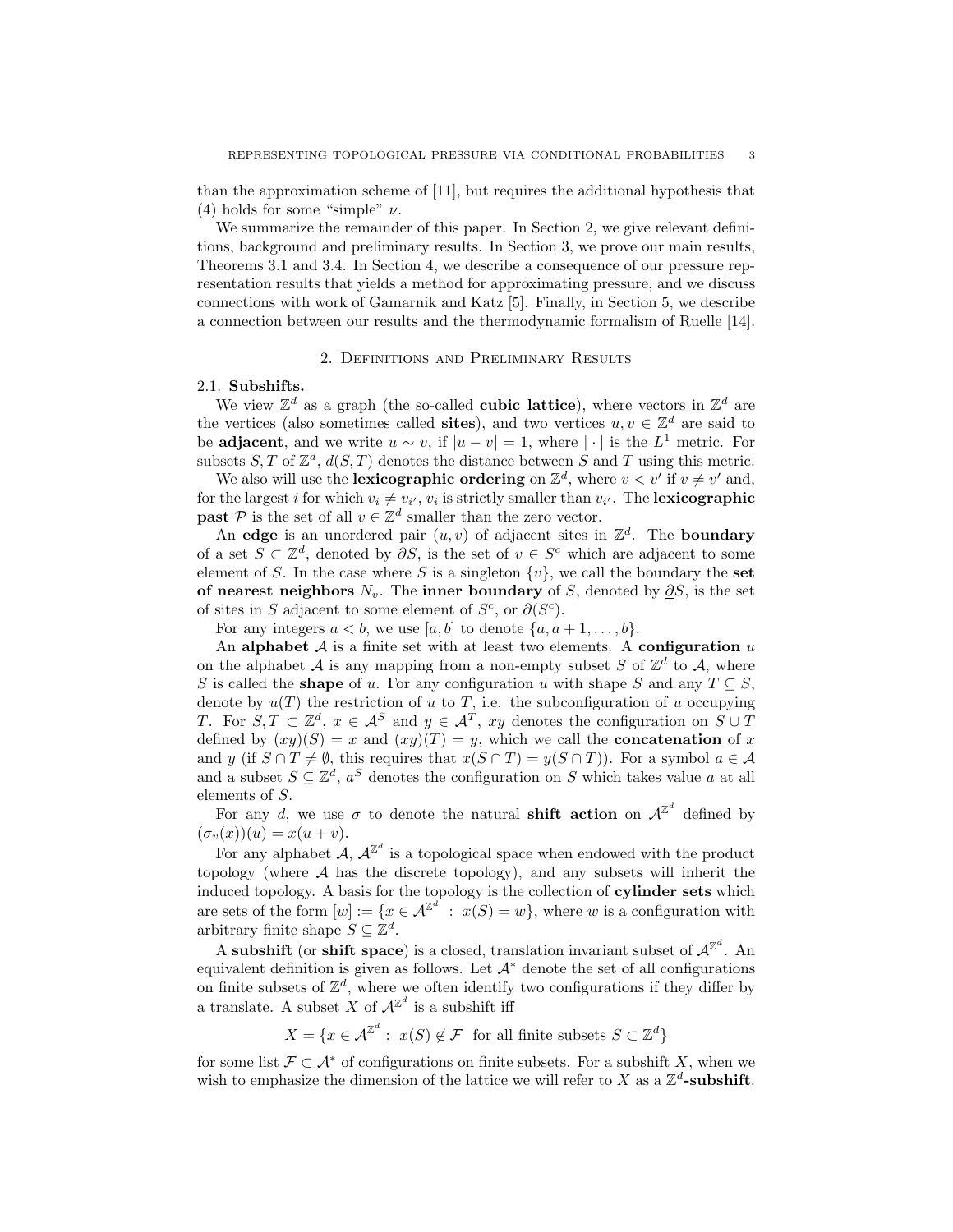In the case where  $\mathcal F$  can be chosen to be finite,  $X$  is called a **shift of finite type** (SFT). In the case where  $\mathcal F$  consists of configurations only on edges,  $X$  is called a **nearest-neighbor shift of finite type**.

The following are prominent examples of nearest neighbor SFT's.

**Example 2.1.** *The hard square shift is the nearest-neighbor*  $\mathbb{Z}^d$ -SFT with al*phabet {*0*,* 1*} defined by forbidding 1's on any adjacent pair of sites.*

**Example 2.2.** *The k*-checkerboard (or *k*-coloring) SFT  $C_k^{(d)}$  $\binom{a}{k}$  *is the nearestneighbor*  $\mathbb{Z}^d$ -*SFT* with alphabet  $\{0, 1, \ldots, k-1\}$  consisting of all configurations on  $\mathbb{Z}^d$  such that letters at adjacent sites must be different.

**Definition 2.3.** For any  $\mathbb{Z}^d$  subshift X, the **language** of X is

$$
\mathcal{L}(X) = \bigcup_{\{S \subset \mathbb{Z}^d, \ |S| < \infty\}} \mathcal{L}_S(X)
$$

*where*

$$
\mathcal{L}_S(X) = \{x(S) : x \in X\}.
$$

Given a forbidden list  $\mathcal F$  that defines a subshift  $X$  and  $S \subseteq \mathbb{Z}^d$ , every configuration on  $S$  that does not contain any element of  $\mathcal F$  is called **locally admissible**; every configuration on *S* that extends to an element of *X* is called **globally admissible**. Note that every locally admissible configuration is globally admissible, but not conversely. Clearly, a finite configuration is globally admissible if and only if it is in  $\mathcal{L}(X)$ .

**Definition 2.4.** *A nearest-neighbor SFT X is single-site fillable (SSF) if for some forbidden list*  $\mathcal F$  *of nearest neighbors that defines*  $X$  *and every*  $\eta \in A^{N_0}$ , *there exists*  $a \in A^0$  *such that*  $\eta a$  *is locally admissible.* 

It is easy to see that a nearest-neighbor SFT *X* satisfies SSF if and only if for some forbidden list  $\mathcal F$  of nearest neighbors that defines  $X$ , every locally admissible configuration is globally admissible.

In the definition of SSF above, the symbol *a* may depend on the configuration *η*. This generalizes the concept of a **safe symbol**, which is a symbol  $a \in A^{\{0\}}$  such that *ηa* is locally admissible for every configuration  $\eta \in A^{N_0}$  (strictly speaking, the concept of safe symbol applies to a forbidden list on the alphabet of symbols that occur in a point of the subshift). The hard square shift has a safe symbol in every dimension. No checkerboard shift has a safe symbol, but for  $k \geq 2d+1$ ,  $C_k^{(d)}$ *k* satisfies SSF.

## 2.2. **Markov Random Fields and Gibbs Measures.**

We will frequently speak of measures on  $A^{\mathbb{Z}^d}$ , and all such measures in this paper will be Borel probability measures. This means that any  $\mu$  is determined by its values on the cylinder sets. For notational convenience, rather than referring to a cylinder set [*w*] within a measure or conditional measure, we just use the configuration *w*. For instance,  $\mu(w \cap v \mid u)$  represents the conditional measure  $\mu([w] \cap [v] \mid [u])$ . By the **support**, supp $(\mu)$ , of  $\mu$ , we mean the topological support, i.e., the smallest closed set of full measure. Note that for a configuration *w* on a finite set,  $[w]$  intersects supp $(\mu)$  iff  $\mu(w) > 0$ .

A measure  $\mu$  on  $\mathcal{A}^{\mathbb{Z}^d}$  is  $\mathbf{shift-invariant}$  (or  $\mathbf{stationary}$  or  $\mathbf{translation-invariant})$ if  $\mu(A) = \mu(\sigma_v A)$  for all measurable sets *A* and  $v \in \mathbb{Z}^d$ .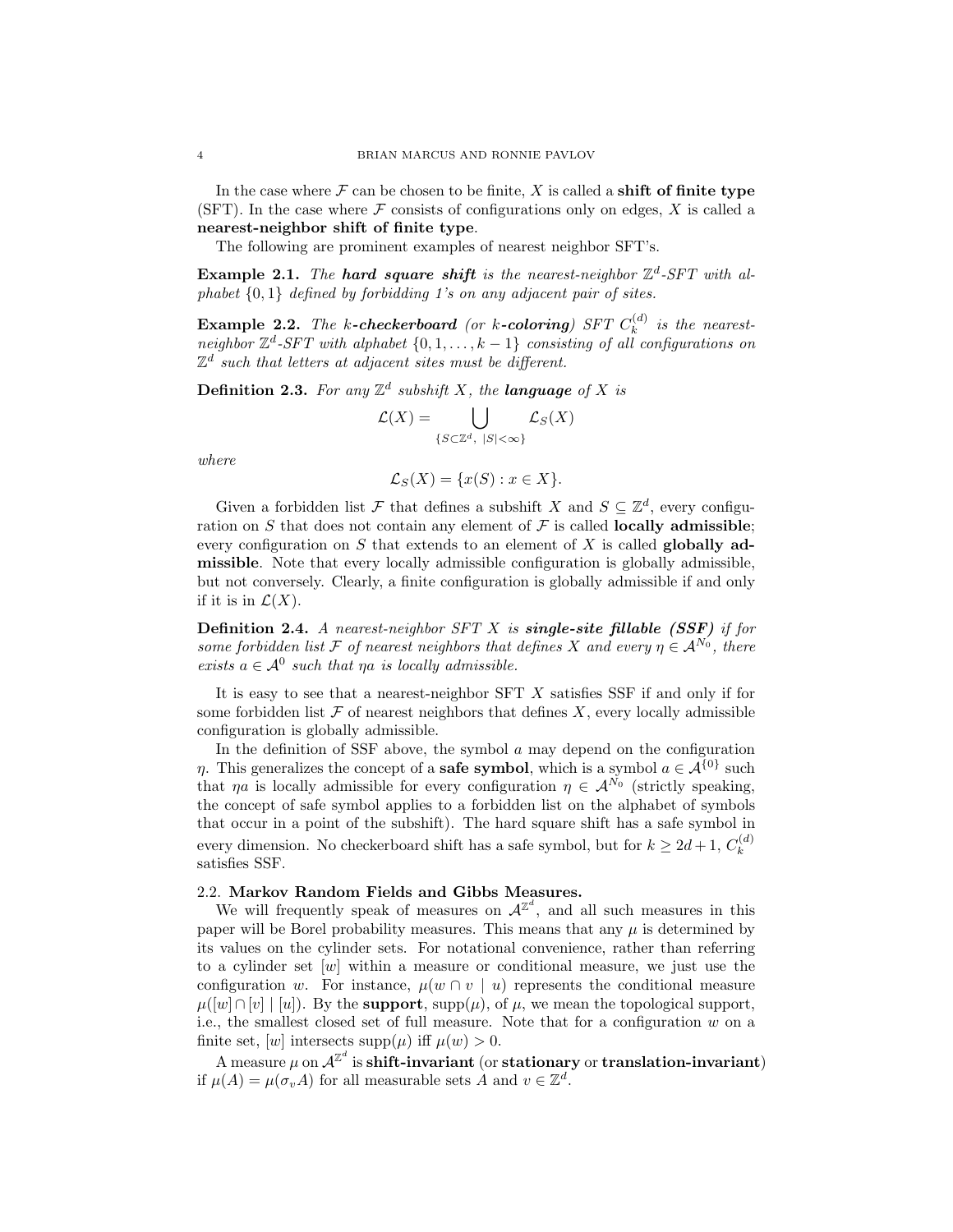$\mathbf{Definition 2.5.}$  *A shift-invariant*  $\mathbb{Z}^d$ -measure  $\mu$  *is a*  $\mathbb{Z}^d$  **Markov random field** *(or MRF)* if, for any finite  $S \subset \mathbb{Z}^d$ , any  $\eta \in \mathcal{A}^S$ , any finite  $T \subset \mathbb{Z}^d$  *s.t.*  $\partial S \subseteq T \subseteq$  $\mathbb{Z}^d \setminus S$ *, and any*  $\delta \in \mathcal{A}^T$  *with*  $\mu(\delta) > 0$ *,* 

(5) 
$$
\mu(\eta \mid \delta(\partial S)) = \mu(\eta \mid \delta).
$$

Informally,  $\mu$  is an MRF if, for any finite  $S \subset \mathbb{Z}^d$ , configurations on the sites in *S* and configurations on the sites in  $\mathbb{Z}^d \setminus (S \cup \partial S)$  are  $\mu$ -conditionally independent given a configuration on the sites in *∂S*.

**Definition 2.6.** For any Markov random field  $\mu$ , any finite  $S \subseteq \mathbb{Z}^d$ , and any  $\delta \in \mathcal{A}^{\partial S}$  *with*  $\mu(\delta) > 0$ , *define the measure*  $\mu^{\delta}$  *on*  $\mathcal{A}^{S}$  *by* 

$$
\mu^{\delta}(w) = \mu(w \mid \delta)
$$

*for every*  $w \in A^S$ .

We will deal mostly with nearest-neighbor Gibbs measures, which are MRF's specified by nearest-neighbor interactions, defined below.

**Definition 2.7.** *A nearest-neighbor interaction is a shift-invariant function* Φ *from the set of configurations on edges in* Z *d to* R *∪ ∞. Here, shift-invariance means that*  $\Phi(\sigma_v w) = \Phi(w)$  *for all configurations w on edges and all*  $v \in \mathbb{Z}^d$ .

Clearly, a nearest-neighbor interaction is defined by only finitely many numbers, namely the values of the interaction on configurations on edges  $\{0, e_i\}$ ,  $i = 1, \ldots, d$ .

For a nearest-neighbor interaction Φ, we define its **underlying SFT** as follows:

$$
X_{\Phi} = \{ x \in \mathcal{A}^{\mathbb{Z}^d} \; : \; \Phi(x(\{v, v'\})) \neq \infty, \text{ for all } v \sim v' \text{ in } \mathbb{Z}^d \}.
$$

Note that  $X_{\Phi}$  is a nearest-neighbor SFT.

**Definition 2.8.** For a nearest-neighbor interaction  $\Phi$ , any finite set  $S \subset \mathbb{Z}^d$ , and *any*  $w \in A^S$ , the **energy function** of w with respect to  $\Phi$  *is* 

$$
U^{\Phi}(w) := \sum_{e} \Phi(w(e)),
$$

*where the sum ranges over all edges e of S. The partition function of S is*

$$
Z^{\Phi}(S) := \sum_{w \in \mathcal{A}^S} e^{-U^{\Phi}(w)}
$$

*.*

*For*  $\delta \in A^{\partial S}$  *we define* 

$$
Z^{\Phi,\delta}(S) := \sum_{w \in \mathcal{A}^S} e^{-U^{\Phi}(w\delta)}.
$$

*In all definitions, we adopt the convention that*  $\infty + x = \infty$  *for all*  $x \in \mathbb{R}$ *.* 

**Definition 2.9.** *For any nearest-neighbor interaction* Φ*, an MRF µ is called a Gibbs measure for*  $\Phi$  *if for any finite set*  $S \subset \mathbb{Z}^d$  *and*  $\delta \in \mathcal{A}^{\partial S}$  *for which*  $\mu(\delta) > 0$ *, we have*  $Z^{\Phi, \delta}(S) \neq 0$  *and, for any*  $w \in A^S$ *,* 

$$
\mu^{\delta}(w) = \frac{e^{-U^{\Phi}(w\delta)}}{Z^{\Phi,\delta}(S)}.
$$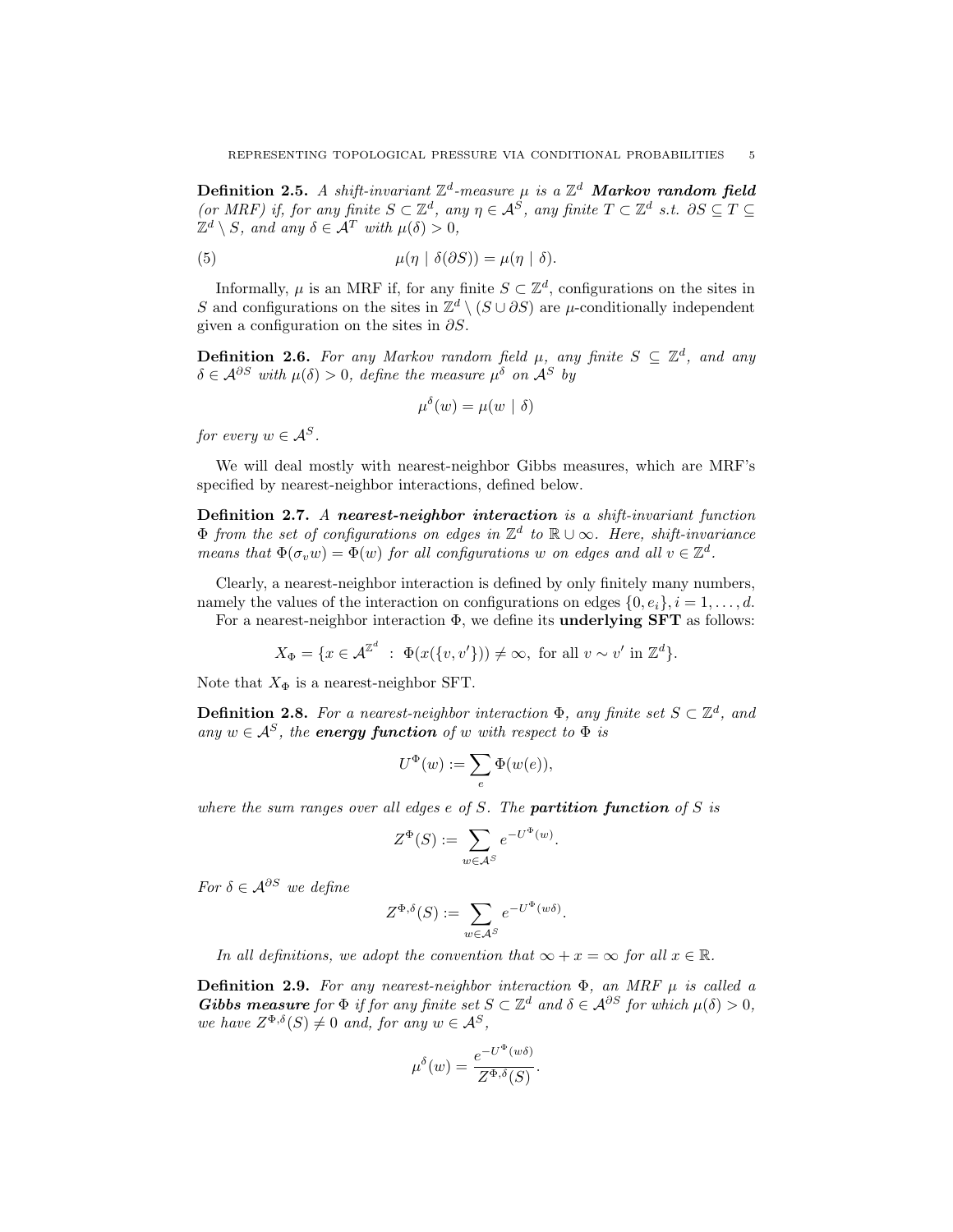Note that for a Gibbs measure  $\mu$ , supp $(\mu)$  is automatically contained in the underlying SFT  $X_{\Phi}$ ; we have allowed the interaction to take on infinite values in order to allow our Gibbs measures to be supported on proper subsets of  $A^{\mathbb{Z}^d}$ . In our main results, we will assume that  $\Phi$  is a nearest-neighbor interaction and that *X*<sup>Φ</sup> satisfies a topological mixing property (the *D*-condition or block *D*-condition described below) that guarantees  $\text{supp}(\mu) = X_{\Phi}$ .

Given a nearest neighbor SFT *X*, and a forbidden list of nearest neighbor configurations, a **uniform Gibbs measure** on *X* is a Gibbs measure corresponding to the nearest-neighbor interaction which is 0 on all nearest-neighbor configurations except the forbidden configurations (on which it is  $\infty$ ).

Every nearest-neighbor interaction  $\Phi$  has as least one Gibbs measure; this is a very special case of a general result of Ruelle [14]. Often there are multiple Gibbs measures for a single  $\Phi$ ; this phenomenon is often called a phase transition. One type of condition which guarantees uniqueness of Gibbs measures is so-called spatial mixing, with two variants defined below.

#### 2.3. **Spatial Mixing.**

Let  $B_n = [-n, n]^d$ , the d-dimensional cube of side length  $2n + 1$  centered at the origin.

**Definition 2.10.** For a function  $f(n): \mathbb{N} \to \mathbb{R}^+$ ,  $\lim_{n \to \infty} f(n) = 0$ , we say that *an MRF µ satisfies weak spatial mixing* **(***WSM***)** *with rate f*(*n*) *if for any* finite set  $S \subseteq B_n$  and any  $w \in A^S$ ,  $\delta, \delta' \in A^{\partial B_n}$  s.t.  $\mu(\delta), \mu(\delta') > 0$ ,

$$
|\mu^{\delta}(w) - \mu^{\delta'}(w)| < |S| f(d(S, \partial B_n)).
$$

**Definition 2.11.** For a function  $f(n) : \mathbb{N} \to \mathbb{R}^+$ ,  $\lim_{n\to\infty} f(n) = 0$ , we say *that an MRF µ satisfies strong spatial mixing* **(***SSM***)** *with rate f*(*n*) *if for any* disjoint finite sets  $S, T \subseteq B_n$  and any  $v \in A^T$ ,  $w \in A^S$ ,  $\delta, \delta' \in A^{\partial B_n}$  s.t.  $\mu(\delta), \mu(\delta'), \mu^{\delta}(v), \mu^{\delta'}(v) > 0,$ 

$$
|\mu^{\delta}(w \mid v) - \mu^{\delta'}(w \mid v)| < |S| f(d(S, \partial B_n)).
$$

Informally, weak spatial mixing means that conditioning on a boundary configuration does not have much effect on the measure of a configuration on a set *S* far from the boundary, and strong spatial mixing means that this is still true even if one first conditions on a configuration on sites which may be close to *S*.

The factor of  $|S|$  on the right-hand side is unavoidable in both definitions; without it weak spatial mixing would force a much more stringent condition on  $\mu$  called *m*-dependence. (see [2])

It is well-known that for a nearest-neighbor interaction Φ, weak spatial mixing at any rate implies that there is only one Gibbs measure defined by  $\Phi$  [17, Proposition 2.2]. Well-known examples of Gibbs measures that satisfy SSM include the unique uniform Gibbs measures for the hard square  $\mathbb{Z}^2$ -SFT and the *k*-checkerboard  $\mathbb{Z}^2$ -SFT for  $k > 12$  (see [5],[12]).

We will need only somewhat weaker spatial mixing conditions for our main results. These conditions can be formulated in terms of a function naturally associated to  $\mu$  and described as follows.

Recall that  $P$  denotes the lexicographic past in  $\mathbb{Z}^d$ . For any shift-invariant measure  $\mu$ , define the function

$$
p_{\mu}(x) := \mu(x(0) \mid x(\mathcal{P}))
$$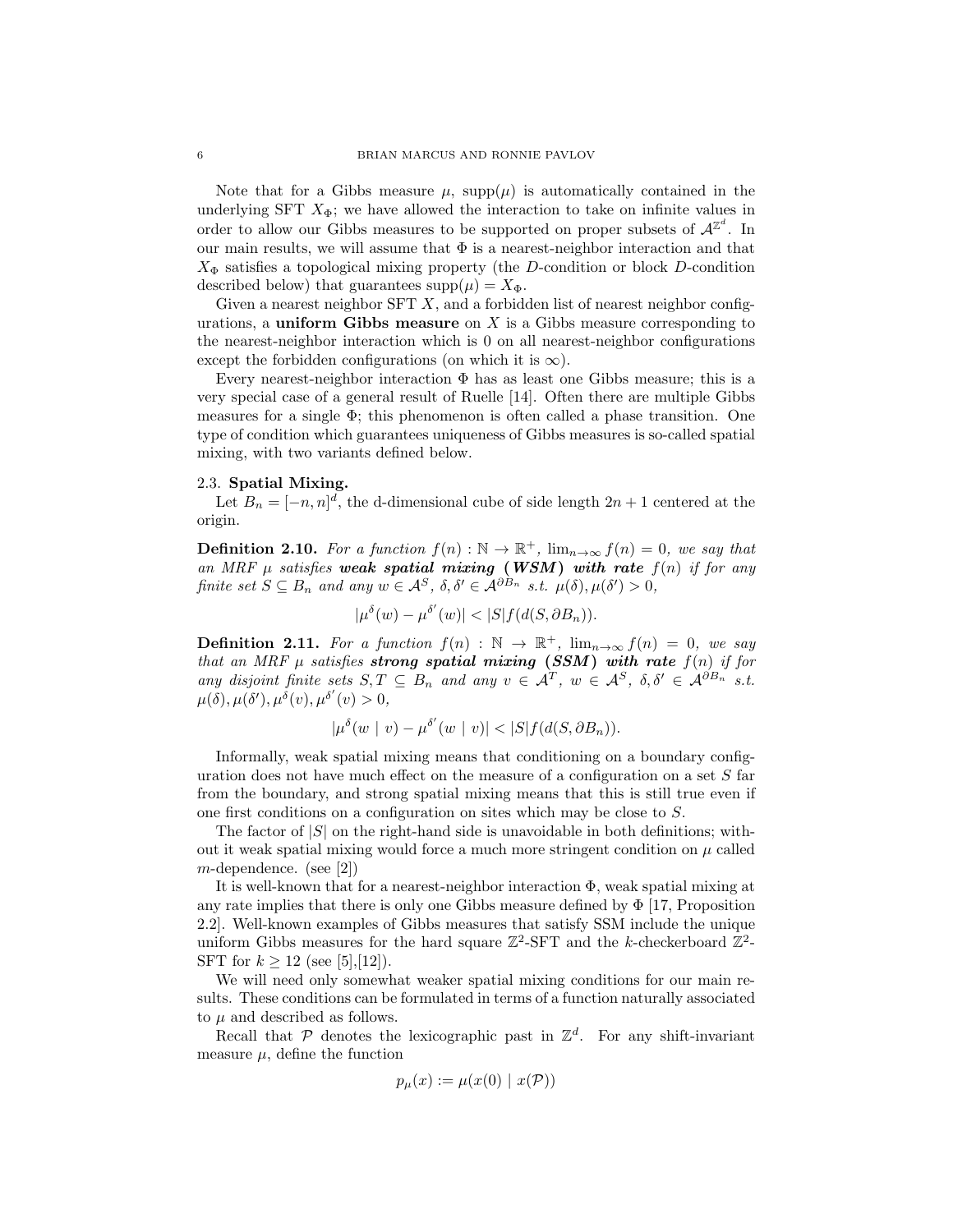which is defined  $\mu$ -a.e. on supp $(\mu)$ . Note that  $p_{\mu}(x)$  depends only on  $x(\mathcal{P} \cup \{0\})$ for  $\mu$ -a.e. *x*. Recall that  $I_{\mu}(x) := -\log p_{\mu}(x)$  is known as the information function of  $\mu$ .

For any finite  $S \subset \mathbb{Z}^d$ , define the function

$$
p_{\mu,S}(x) := \mu(x(0) | x(S)).
$$

We will sometimes refer to the special case

 $p_{\mu,n}(x) = p_{\mu,\mathcal{P}_n}(x)$ , where  $\mathcal{P}_n = B_n \cap \mathcal{P}$ .

**Definition 2.12.** We write  $\lim_{S\to\mathcal{P}} p_{\mu,S}(x) = L$  to mean the limit in the "net" *sense: for any*  $\epsilon > 0$ *, there exists n such that for all finite S satisfying*  $P_n \subset S \subset P$ *, we have*  $|p_{\mu,S}(x) - L| < \epsilon$ .

By martingale convergence,  $\lim_{n\to\infty} p_{\mu,n}(x) = p_{\mu}(x)$  for  $\mu$ -a.e.  $x \in \text{supp}(\mu)$ . For this reason, for any  $x \in \text{supp}(\mu)$ , if  $\lim_{S \to \mathcal{P}} p_{\mu,S}(x)$  exists, we will take  $p_{\mu}(x)$  to be this limit.

Our main results, Theorem 3.1 and 3.4, will establish a representation for pressure in terms of a given shift-invariant measure  $\nu$ . For Theorem 3.1 we assume lim<sub>S→P</sub>  $p_{\mu,S}(x) = p_{\mu}(x)$  uniformly on supp $(\nu)$ , i.e. that  $\forall \epsilon > 0 \exists N > 0$  so that  $\forall x \in \text{supp}(\nu), \ P_n \subset S \subset \mathcal{P} \Longrightarrow |p_{\mu,S}(x) - p_{\mu}(x)| < \epsilon.$ 

For Theorem 3.4, we will need a stronger type of convergence.

**Definition 2.13.** We write  $\lim_{S\to\mathcal{P}}$ ,  $U\to+\infty$   $p_{\mu,S\cup U}(x) = L$  to mean that for any  $\epsilon > 0$ , there exists *n* such that for all finite *S*, *U* satisfying  $P_n \subset S \subset P$  and  $U \subset (B_n \cup \mathcal{P})^c$ , we have  $|p_{\mu,S \cup U}(x) - f(x)| < \epsilon$ .

We note that this definition could also be written in terms of a single set; the only property required of  $S \cup U$  is that  $S \cup U$  contains  $\mathcal{P}_n$  and is contained in  $B_n^c \cup \mathcal{P}_n$ . The definition is written with *S* and *U* decoupled only to make comparisons to  $\lim_{S\to\mathcal{P}} p_{\mu,S}$  more clear.

Again, we will take  $p_{\mu}(x)$  to be the value of this limit when it exists. For Theorem 3.4, we will assume  $\lim_{S\to\mathcal{P}}$ ,  $U\to+\infty$   $p_{\mu,S\cup U}(x)=p_{\mu}(x)$  uniformly on  $\text{supp}(\nu)$ . Clearly this implies  $\lim_{S\to\mathcal{P}} p_{\mu,S}(x) = p_{\mu}(x)$  uniformly on  $\text{supp}(\nu)$ .

We have the following implication.

**Proposition 2.14.** For an MRF  $\mu$ , if  $\mu$  satisfies SSM at any rate, then  $\lim_{S\to\mathcal{P},U\to+\infty} p_{\mu,S\cup U}(x) = p_{\mu}(x)$  *uniformly on* supp $(\mu)$ *.* 

*Proof.* We find it convenient to define the vector-valued function

$$
\hat{p}_{\mu}^{n}(x) := \mu(y(0) = \cdot \mid y(\partial S_{n}) = x(\partial S_{n}))
$$

where  $S_n = B_n \setminus \mathcal{P}_n$  (so,  $\hat{p}_{\mu}^n(x)_a = \mu(y(0) = a \mid y(\partial S_n) = x(\partial S_n))$ ).

By SSM applied to  $S = \{0\}$  and  $T_n = \mathcal{P}_n = \mathcal{P} \cap B_n$ , we see that given  $\epsilon > 0$ , for *n* sufficiently large, if  $x, x' \in \text{supp}(\mu)$ , and  $x(T_n) = x'(T_n)$ , then  $|\hat{p}_{\mu}^n(x) - \hat{p}_{\mu}^n(x')| < \epsilon$ . For  $m \geq n$ ,  $\hat{p}_{\mu}^{m}(x)$  can be written as a weighted average of  $\hat{p}_{\mu}^{n}(x')$  for finitely many  $x'$ agreeing with *x* on  $T_n$ . Thus,  $|\hat{p}_{\mu}^n(x) - \hat{p}_{\mu}^m(x)| < \epsilon$ . So, the sequence  $\hat{p}_{\mu}^n$  is uniformly Cauchy and therefore uniformly convergent.

We can decompose *∂S<sup>n</sup>* as a disjoint union

$$
\partial S_n = U_n \cup C_n
$$

where  $U_n = (\partial S_n) \cap \mathcal{P}$  (the "upper layer" of  $\mathcal{P}_n$ ) and  $C_n = \partial S_n \setminus U_n$  (a "canopy" sitting over  $U_n$ ).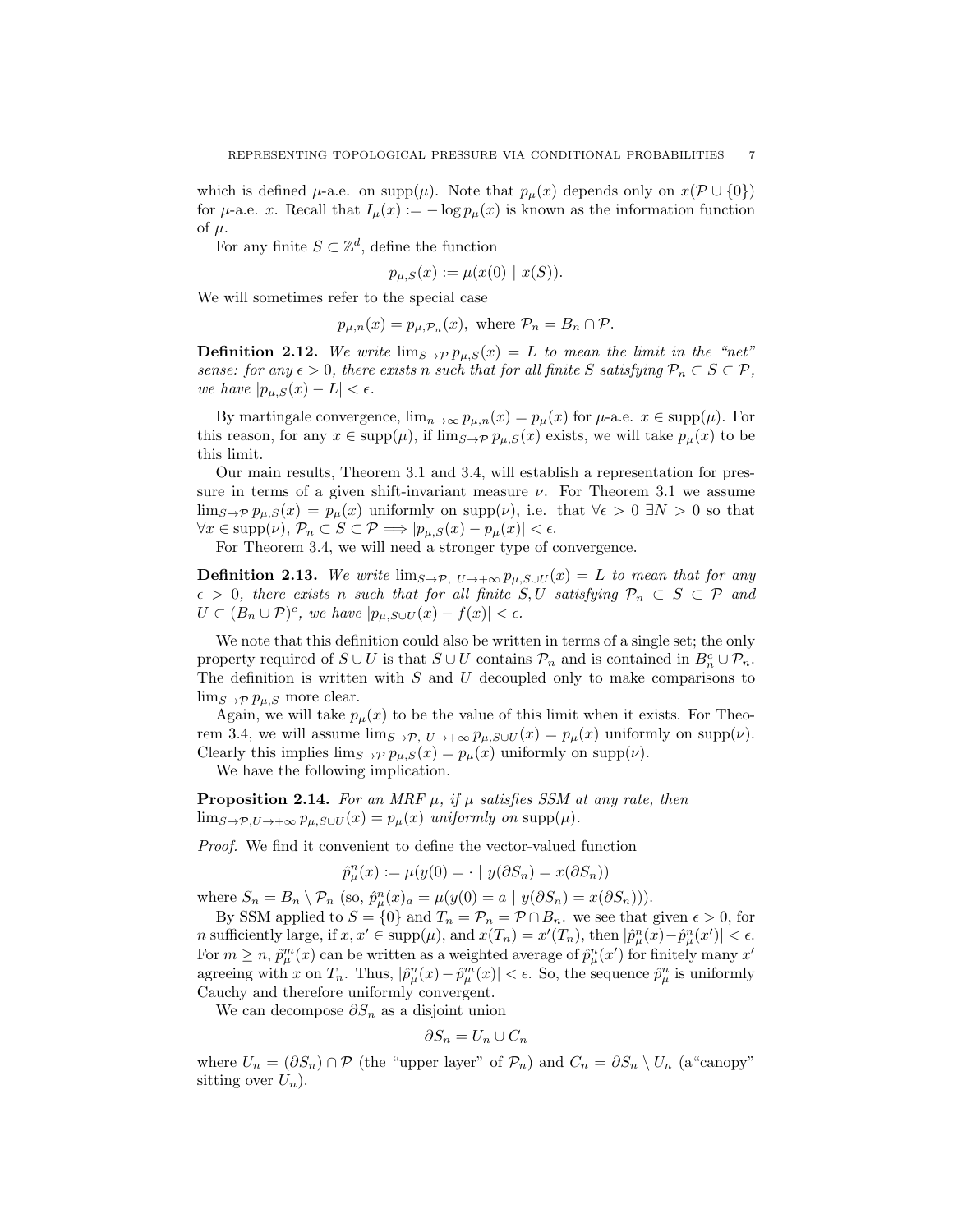Fix *n* and let *S* be a finite set satisfying  $\mathcal{P}_n \subset S \subset \mathcal{P}$  and  $U \subset (B_n \cup \mathcal{P})^c$ . Then

(6) 
$$
p_{\mu,S\cup U}(x) = \sum_{\delta \in \mathcal{A}^{C_n}: \ \mu(x(S\cup U)\delta) > 0} \mu(x(0) \mid x(S \cup U), \delta) \mu(\delta \mid x(S \cup U))
$$

$$
= \sum_{\delta \in \mathcal{A}^{C_n}: \ \mu(x(S \cup U)\delta) > 0} \mu(x(0) \mid x(U_n), \delta) \mu(\delta \mid x(S \cup U))
$$

$$
= \sum_{\delta \in \mathcal{A}^{C_n}: \ \mu(x(S \cup U)\delta) > 0} \mu(y(0) = x(0) \mid y(\partial S_n) = y_{\delta}(\partial S_n)) \mu(\delta \mid x(S \cup U)),
$$

where  $y_{\delta}$  is any point in supp $(\mu)$  such that  $y_{\delta}(U_n) = x(U_n)$  and  $y_{\delta}(C_n) = \delta$ . (For instance, any  $y \in [x(S \cup U)\delta]$ .)

Let  $g(x)$  denote the (vector-valued) uniform limit of  $\hat{p}^n_\mu$  on supp $(\mu)$ . It follows from the above that given  $\epsilon > 0$ , for sufficiently large *n*,

$$
|\mu(y(0) = x(0) | y(\partial S_n) = y_{\delta}(\partial S_n)) - g(x)_{x(0)}| < \epsilon.
$$

Thus,  $\lim_{\mathcal{S}\to\mathcal{P}, U\to+\infty} p_{\mu,S\cup U}(x) = g(x)_{x(0)}$  uniformly on  $\text{supp}(\mu)$  and  $g(x)_{x(0)} =$ <br> $p_{\mu}(x)$  by our convention.  $p_\mu(x)$  by our convention.

## 2.4. **Positivity of**  $p_\mu$ .

Positivity of  $p_{\mu}$  and related functions will play an important role in our main results. We begin with an easy implication between two forms of positivity.

**Definition 2.15.** *For any shift-invariant µ, make the notation*

$$
c_{\mu} = \inf_{x \in \text{supp}(\mu), \ S \subset \mathcal{P}, \ |S| < \infty} \ p_{\mu,S}(x).
$$

**Proposition 2.16.** *If*  $c_{\mu} > 0$ *, then*  $p_{\mu}$  *is bounded away from zero*  $\mu$ -*a.e.* 

*Proof.* If  $c_{\mu} > 0$ , then the functions  $p_{\mu,n}$  are uniformly bounded away from zero on supp $(\mu)$ . Since  $p_{\mu,n}$  converges to  $p_{\mu}$   $\mu$ -a.e., it follows that  $p_{\mu}$  is bounded away from zero  $\mu$ -a.e.

Next, we show that SSF is sufficient for a stronger form of positivity.

**Proposition 2.17.** *If*  $\Phi$  *is a nearest-neighbor interaction and*  $X_{\Phi}$  *satisfies SSF*, *then for any Gibbs measure*  $\mu$  *for*  $\Phi$ *,*  $c_{\mu} > 0$ *.* 

*Proof.* We will show in fact that

$$
\inf_{x \in \text{supp}(\mu), \ S \subset \mathbb{Z}^d \setminus \{0\}, \ |S| < \infty} p_{\mu,S}(x) > 0.
$$

Recall that  $N_0$  denotes the set of nearest neighbors of 0. Let  $S \subset \mathbb{Z}^d \setminus \{0\}$  be a finite set. Let

- $U = N_0 \setminus S$
- $V = (\partial(\{0\} \cup U)) \setminus S$
- $S' = (\partial({0 \in U}) \cup U) \cap S$

In particular,  $\partial({0} \cup U)$  is the disjoint union of *V* and *S'*. Let  $x \in X$ . There exists  $v \in A^V$  such that

$$
\mu(v \mid x(S)) \geq |\mathcal{A}|^{-|V|}.
$$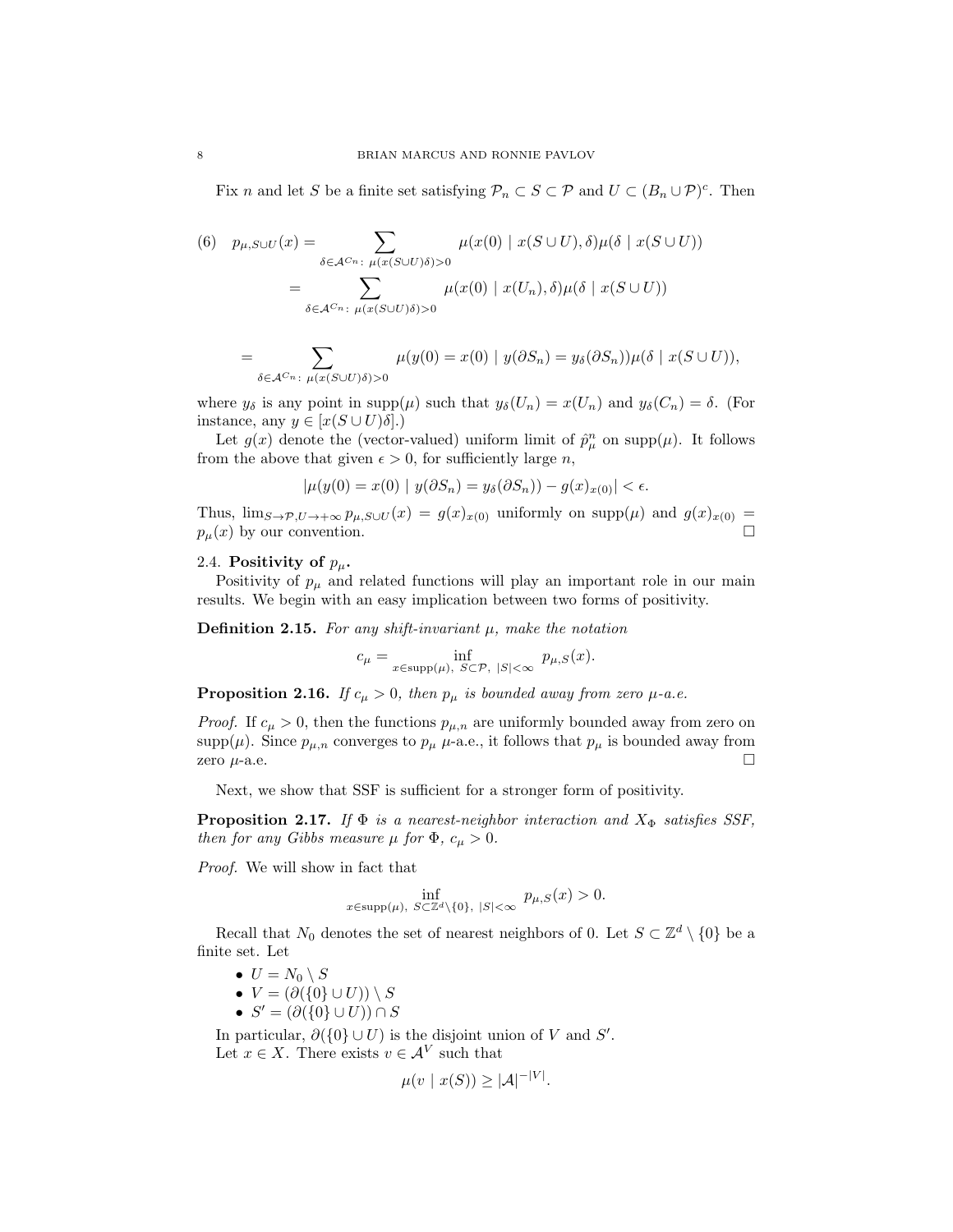Let L and  $\ell$  be upper and lower bounds on finite values of  $\Phi$ . Since any locally admissible configuration is globally admissible, there exists  $u \in A^U$  such that  $x(0)x(S)uv \in \mathcal{L}(X)$ . Thus,

$$
p_{\mu,S}(x) \ge \mu(y(0) = x(0), y(U) = u \mid y(S) = x(S)) \ge
$$
  
\n
$$
\mu(y(0) = x(0), y(U) = u \mid y(S) = x(S), y(V) = v) \mu(y(V) = v \mid y(S) = x(S)) =
$$
  
\n
$$
\mu(y(0) = x(0), y(U) = u \mid y(S') = x(S'), y(V) = v) \mu(y(V) = v \mid y(S) = x(S)) \ge
$$
  
\n
$$
|\mathcal{A}|^{-|U|-1} e^{(4d^2)(\ell - L)} |\mathcal{A}|^{-|V|} \ge e^{(4d^2)(\ell - L)} |\mathcal{A}|^{-|N_0| - |N_1| - 1}
$$

where  $N_1$  is the set of nearest neighbors of  $N_0$ , other than 0.

Since this lower bound is positive and independent of  $x$  and  $S$ , we are done.  $\Box$ 

The preceding result applies to  $X = C_k^{(2)}$  $f_k^{(2)}$  for any  $k \geq 5$ . In contrast we have:

**Proposition 2.18.** Let  $X = C_3^{(2)}$  and  $\mu$  be a shift-invariant measure with supp $(\mu)$  = *X. Then*  $c_{\mu} = 0$ *.* 

*Proof.* Let  $x^* \in X$  be defined by:

$$
x^*(v) = \begin{cases} v_1 + v_2 \pmod{3} \text{ if } v \in \mathcal{P} \\ 1 + v_1 + v_2 \pmod{3} \text{ if } v \notin \mathcal{P} \end{cases}
$$

*.*

We claim that  $x^* \in X$ . To see this, we must show that for all *v* and  $i = 1, 2$ ,  $x^*(v + e_i) \neq x^*(v)$ . Clearly this holds when  $v, v + e_i \in \mathcal{P}$  or  $v, v + e_i \notin \mathcal{P}$  by the individual piecewise formulas. The last case is when  $v \in \mathcal{P}$  and  $v + e_i \notin \mathcal{P}$ , and in this case  $x^*(v + e_i) = 2 + x^*(v) \neq x^*(v) \mod 3$ .

Fix any *n*, and let  $W_{3n} = [1,3n] \times [-3n,-1]$ . For  $1 \le i \le n-1$ , define  $x^i = \sigma_{(-3i,0)}x^*$  and note that

$$
x^{i}(W_{3n}) = x^{*}(W_{3n}), x^{i}(3i - 1, 0) = 2
$$
, and  $x^{i}(3i, 0) = 1$ .

We now show that the sets  $[x^{i}(W_{3n} \cup \{(3i-1,0), (3i,0)\}],$  for  $1 \leq i \leq n-1$ , are disjoint. Choose  $1 \leq i < i' \leq n-1$ . Let  $x \in [x^{i}(W_{3n} \cup \{(3i-1,0), (3i,0))\}]$ . We claim that for  $3i \leq j \leq 3i'$ ,  $x(j,0) = j + 1 \pmod{3}$ . To see this, we argue by induction. For  $j = 3i$ , this is true by definition of  $x^i$ . Assume this is true for a given *j*. Then  $x(j + 1, 0) \neq x(j, 0) = j + 1 \pmod{3}$  and  $x(j + 1, 0) \neq j$  $x(j + 1, -1) = x^*(j + 1, -1) = j \pmod{3}$ . Thus,  $x(j + 1, 0) = j + 2 \pmod{3}$ , as desired, completing our proof by induction. But then  $x(3i', 0) = 2$ , and since  $x^{i'}(3i',0) = 1, x \notin [x^{i'}(W_{3n} \cup \{(3i'-1,0),(3i',0))\}],$  and these cylinder sets are disjoint as claimed.

We now decompose  $\mu(x^i(\{(3i-1,0),(3i,0)\} | x^*(W_{3n})))$  as

$$
\mu(x^{i}(3i-1,0) \mid x^{*}(W_{3n}))\mu(x^{i}(3i,0) \mid x^{*}(W_{3n}), x^{i}(3i-1,0)).
$$

Since  $W_{3n} - (3i - 1, 0) \subseteq \mathcal{P}_{3n}$  and  $x^*(W_{3n}) = x^i(W_{3n})$ , the first factor can be rewritten as  $p_{\mu,W_{3n}-(3i-1,0)}(\sigma_{(3i-1,0)}x^i)$ . Similarly, the second factor can be expressed as  $p_{\mu,\{(-1,0)\}\cup (W_{3n}-(3i,0))}(\sigma_{(3i,0)}x^i)$ . Both are greater than or equal to  $c_{\mu}$ by definition, so

$$
\mu(x^i(\{(3i-1,0),(3i,0)\} \mid x^*(W_{3n}))) \ge c_\mu^2.
$$

By disjointness of  $\{ [x^{i}(W_{3n} \cup \{(3i-1,0), (3i,0))\}] \}$ , we obtain  $c_{\mu}^{2}(n-1) \leq 1$ . Since this is true for all *n*,  $c_{\mu} = 0$ .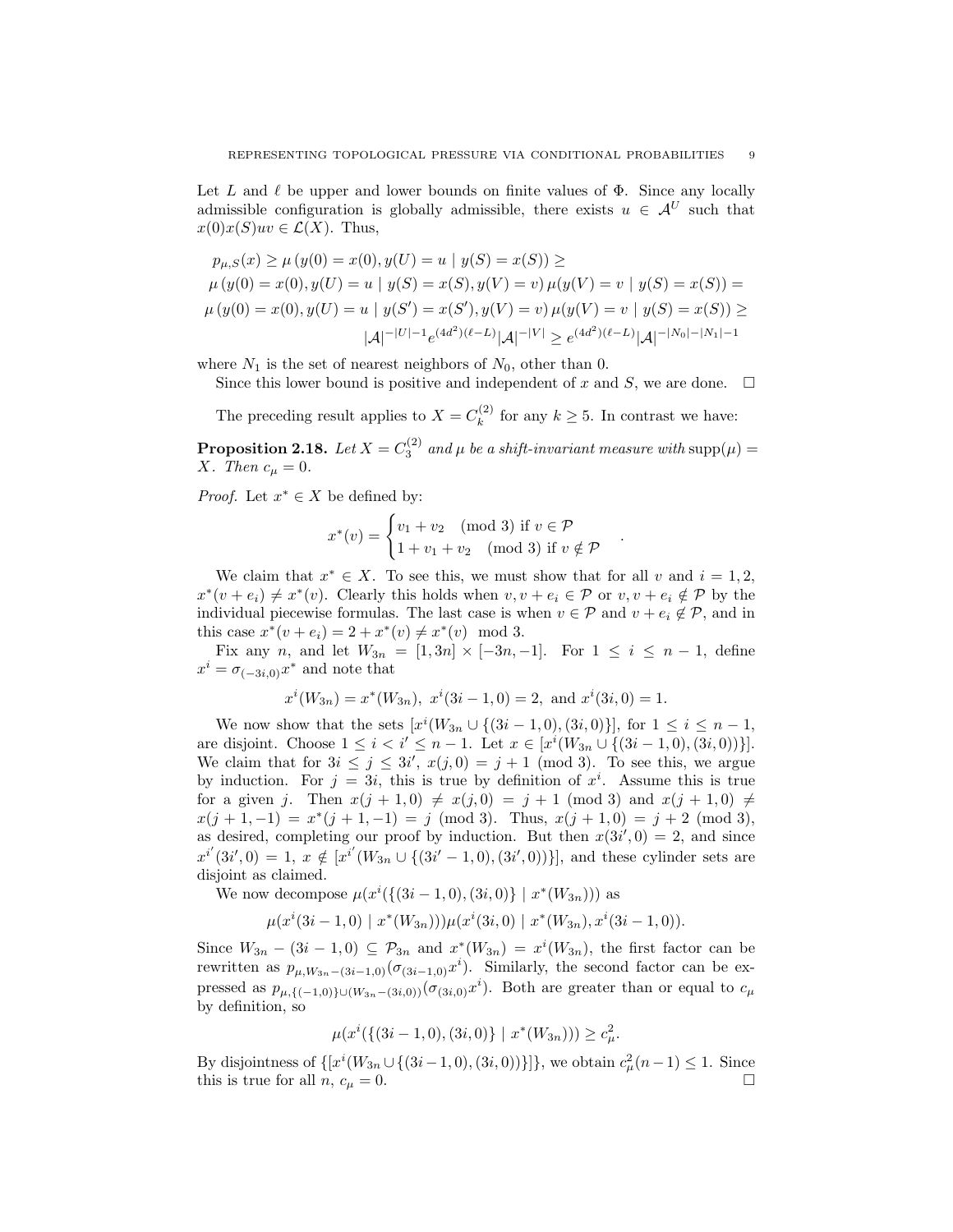We remark that there is a fully-supported nearest-neighbor uniform Gibbs measure on  $C_3^{(2)}$  ([3]), and so the proposition is not vacuously true. It is clear from the proof that this result actually holds for any shift-invariant measure whose support contains the point  $x^*$  (and therefore all  $x^i$  as well.)

### 2.5. **D-condition.**

We will frequently make use of a topological mixing condition, defined by Ruelle [14, Section 4.1] and given in the definition below. For this, we use the following notation. Let  $\Lambda_n$  be a sequence of finite sets. We write  $\Lambda_n \nearrow \infty$  if  $\cup_n \Lambda_n = \mathbb{Z}^d$  and for each  $v \in \mathbb{Z}^d$ ,

$$
\lim_{n \to \infty} \frac{|\Lambda_n \Delta (\Lambda_n + v)|}{|\Lambda_n|} = 0
$$

where  $\Delta$  denotes symmetric difference.

**Definition 2.19.** *An SFT X satisfies the D-condition if there exist sequences of* finite subsets  $(\Lambda_n)$ ,  $(M_n)$  of  $\mathbb{Z}^d$  such that  $\Lambda_n \nearrow \infty$ ,  $\Lambda_n \subseteq M_n$ ,  $\frac{|M_n|}{|\Lambda_n|} \to 1$ , and, for *any*  $v \in \mathcal{L}_{\Lambda_n}(X)$  *and finite*  $S \subset M_n^c$  *and*  $w \in \mathcal{L}_S(X)$ ,  $[v] \cap [w] \neq \emptyset$ .

Roughly speaking, this means that there exists an exhaustive sequence of shapes, Λ*n*, for which relatively few elements of Λ*<sup>n</sup>* are near *∂*Λ*n*, and "collars," (*M<sup>n</sup> \*Λ*n*), around the shapes of comparatively small size such that it is possible to "fill in" between any legal configurations inside and outside the collar.

We will make use of the following property of a sequence  $\Lambda_n \nearrow \infty$ .

**Lemma 2.20.** *Let*  $\Lambda_n \nearrow \infty$ *. Given*  $n, N \in \mathbb{N}$ *, let* 

$$
\Lambda_n^N = \{ v \in \Lambda_n : v + \mathcal{P}_N \subset \Lambda_n \}.
$$

*Then for fixed N,*

$$
\lim_{n\to\infty}\frac{|\Lambda_n^N|}{|\Lambda_n|}=1.
$$

*Proof.* If  $v \in \Lambda_n$  and  $v + \mathcal{P}_N \not\subset \Lambda_n$ , then for some  $w \in \mathcal{P}_N$ ,  $v \in \Lambda_n \setminus (\Lambda_n - w)$ . Thus,

$$
\frac{|\Lambda_n \setminus \Lambda_n^N|}{|\Lambda_n|} \le \frac{\sum_{w \in \mathcal{P}_N} |\Lambda_n \setminus (\Lambda_n - w)|}{|\Lambda_n|}.
$$

But the right hand side tends to 0 as  $n \to \infty$ .

For most known examples, one can choose  $\Lambda_n$  to be rectangular prisms, or cubes. This motivates the following variation:

**Definition 2.21.** *An SFT X satisfies the block D-condition if there exists a sequence of integers*  $(R_n)$  *such that*  $\frac{R_n}{n} \to 0$  *and for any rectangular prism*  $B =$  $\prod_{i=1}^d [-n_i, n_i]$ , any integers  $m_i \ge R_{n_i}$ , and any  $w \in \mathcal{L}_{\partial\left(\prod_{i=1}^d [-(n_i+m_i), n_i+m_i]\right)}(X)$  $and v \in \mathcal{L}_B(X), [v] \cap [w] \neq \emptyset.$ 

For a nearest-neighbor SFT, the block D-condition can be expressed in the following equivalent form.

**Lemma 2.22.** *A nearest-neighbor SFT X satisfies the block D-condition if and only if there exists a sequence of integers*  $(R_n)$  *such that*  $\frac{R_n}{n} \to 0$  *and for any rectangular prism*  $B = \prod_{i=1}^{d} [-n_i, n_i]$ , any integers  $m_i \ge R_{n_i}$ , any finite set  $S \subset$  $\left(\prod_{i=1}^d [-(n_i+m_i),n_i+m_i]\right)^c$ , if  $w \in \mathcal{L}_S(X)$  and  $v \in \mathcal{L}_B(X)$ , then  $[v] \cap [w] \neq \emptyset$ .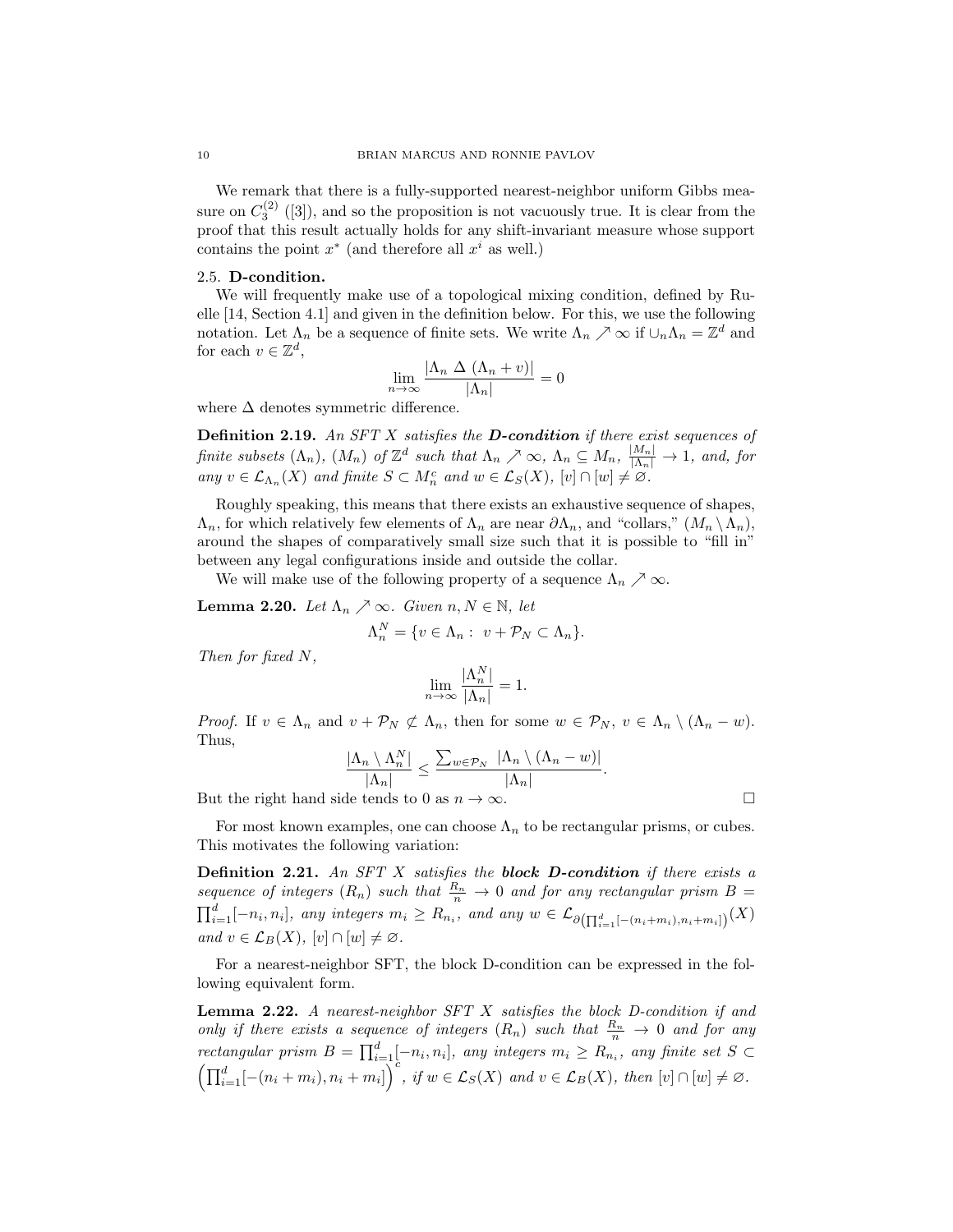*Proof.* Let  $T = \prod_{i=1}^{d} [-(n_i + m_i), n_i + m_i]$ . If  $w \in \mathcal{L}_S(X)$  for such a set *S*, then we can extend *w* to a globally admissible configuration *w'* on  $S \cup \partial T$ . Let  $w'' = w'(\partial T)$ . By the block D-condition  $[v] \cap [w''] \neq \emptyset$ . Since X is a nearest-neighbor SFT, it follows that  $[v] \cap [w'] \neq \emptyset$  and thus  $[v] \cap [w] \neq \emptyset$ .

It follows, by choosing  $\Lambda_n = \prod_{i=1}^d [-n, n]$  and  $M_n = \prod_{i=1}^d [-(n + R_n), n + R_n]$ , that for a nearest-neighbor SFT, the block D-condition does indeed imply the Dcondition, and this implication can be easily generalized to any SFT. To distinguish between these definitions we sometimes refer to the D-condition as the classical Dcondition.

For Theorem 3.1, we will assume the classical D-condition. For Theorem 3.4, we will need the block D-condition. However, we are not aware of any example which satisfies the classical D-condition and not the block D-condition; in fact in some works (e.g., [13]) the D-condition is stated with the assumption that the sets  $\Lambda_n$ and  $M_n$  are cubes or rectangular blocks.

We will make use of the following result that is well known under a much weaker hypothesis ([14, Remark 1.14]). We give a proof for completeness.

**Proposition 2.23.** *If*  $\Phi$  *is a nearest-neighbor interaction and*  $X_{\Phi}$  *satisfies the Dcondition, then for any Gibbs measure*  $\mu$  *for*  $\Phi$ *,* supp $(\mu) = X_{\Phi}$ *.* 

*Proof.* As mentioned earlier,  $\text{supp}(\mu) \subseteq X_{\Phi}$ . Let  $X = X_{\Phi}$ .

Let *S* be a finite subset of  $\mathbb{Z}^d$  and  $w \in \mathcal{L}_S(X)$ . By the *D*-condition there exists a finite set *T* containing *S* such that for any  $\delta \in \mathcal{L}_{\partial T}(X)$ , we have  $w\delta \in \mathcal{L}(X)$ . Since there exists some  $\delta \in \mathcal{A}^{\partial T}$  such that  $\mu(\delta) > 0$  and since supp $(\mu) \subseteq X$ , we have  $\delta \in \mathcal{L}_{\partial T}(X)$ , Thus,  $w\delta \in \mathcal{L}(X)$  and so  $\mu(w|\delta) > 0$ . Since

$$
\mu(w) = \sum_{\eta \in \mathcal{A}^{\partial T} : \ \mu(\eta) > 0} \mu(w|\eta) \mu(\eta)
$$

we have  $\mu(w) > 0$ .

**Proposition 2.24.** Any  $\mathbb{Z}^d$  SFT that satisfies SSF must satisfy the block D*condition.*

*Proof.* It is clear that the block D-condition is satisfied with each  $m_i = 1$ , since for any dimensions  $n_i$ ,  $1 \leq i \leq d$ , and configurations  $w \in \mathcal{L}_{\partial \prod_{i=1}^d [-(n_i+1), n_i+1]}(X)$  and  $v \in \mathcal{L}_{\prod_{i=1}^{d}[-n_i,n_i]}(X)$ , the concatenation *vw* is locally admissible, therefore globally admissible by SSF, and so  $[v] \cap [w] \neq \emptyset$ .

Recall that  $d = 2$  and  $k \geq 5$ , the *k*-checkerboard SFT satisfies SSF and therefore satisfies the block-D condition. On the other hand, the 3-checkerboard SFT does not even satisfy the classical D-condition.

**Proposition 2.25.** *The* 3*-checkerboard SFT does not satisfy the classical D-condition for any*  $d \geq 2$ *.* 

*Proof.* For any *d*, let  $x_d$  be defined by  $x_d(v) = (\sum_i v_i) \pmod{3}$  for all  $v \in \mathbb{Z}^d$ . Then  $x_d \in C_3^{(d)}$ .

We will show that there are no points  $x \in C_3^{(d)}$ ,  $x \neq x_d$ , which agree with  $x_d$  on all but finitely many sites. (Such points are sometimes called **frozen**.)

We argue for  $d = 2$ , which implies the same for all *d* since the restriction of  $x_d$ to any translate of  $\{v \in \mathbb{Z}^d : v_i = 0 \text{ for all } i > 2\}$  agrees with a shift of  $x_2$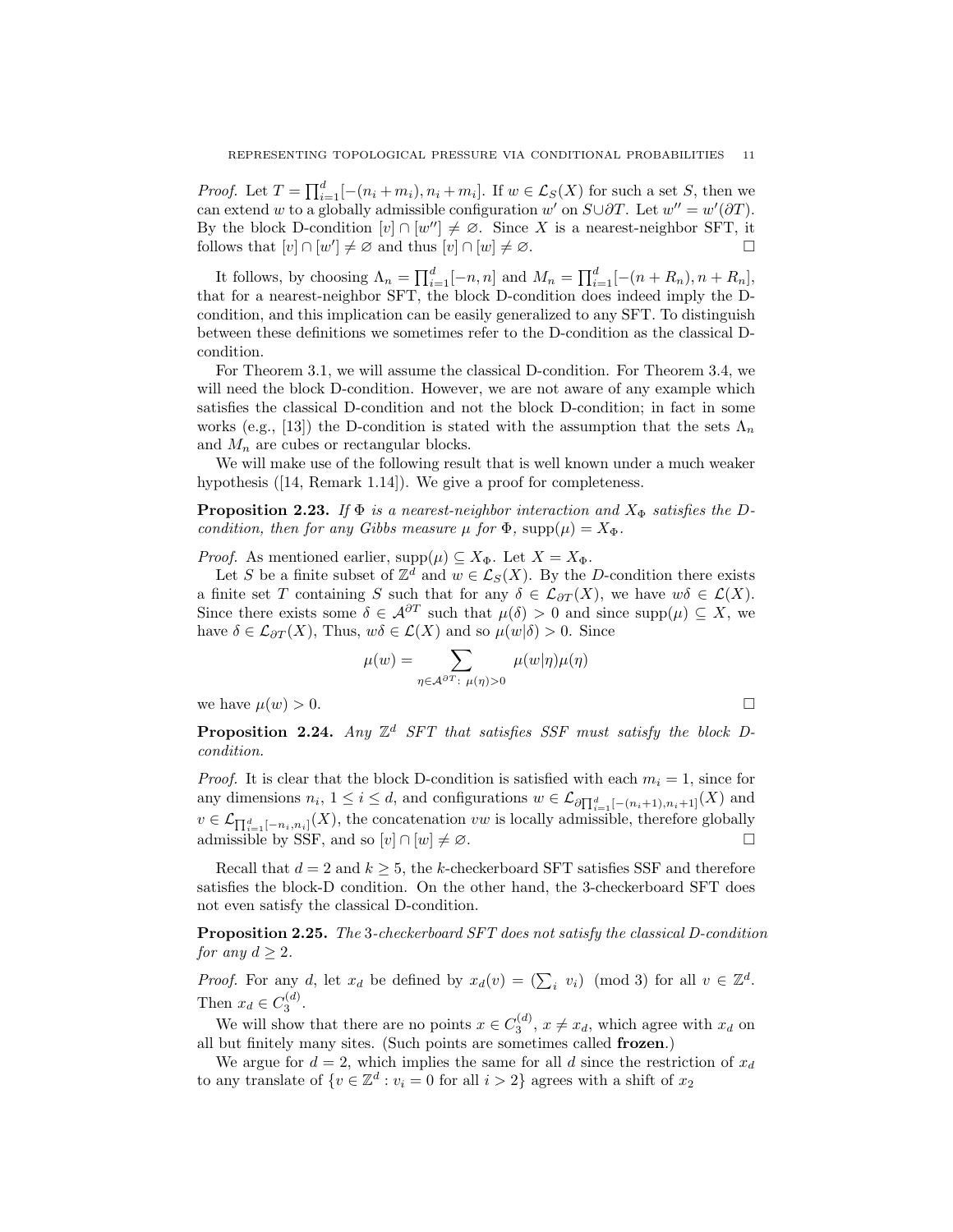Suppose that  $y \in C_3^{(2)}$  agrees with  $x_2$  on the complement of a finite set of sites. Let  $S$  be the set of sites at which  $y$  and  $x_2$  disagree. Consider the leftmost site  $v$ in the top row of *S*. Its neighbors  $v - e_1$  and  $v + e_2$  are in  $S^c$ , and by definition of  $x_2, y(v - e_1) = x_2(v - e_1) \neq x_2(v + e_2) = y(v + e_2)$ . Therefore, there is only one legal choice for  $y(v)$ , which is  $x_2(v)$ , contrary to the fact that  $v \in S$ .

In particular, this implies that for any *d* and finite  $S \subseteq \mathbb{Z}^d$ , any boundary configuration *xd*(*∂S*) has only one valid completion to all of *S∪∂S*, which precludes the classical D-condition (for instance, one cannot "fill in" between the configuration on any cube which consists of alternating 0's and 1's and the restriction of  $z_d$  to the boundary of any larger cube).

## 2.6. **Entropy, Pressure and Equilibrium States.**

For a shift-invariant measure  $\mu$  on  $\mathcal{A}^{\mathbb{Z}^d}$ , we define its entropy as follows.

**Definition 2.26.** *The measure-theoretic entropy of a shift-invariant measure*  $\mu$  *on*  $\mathcal{A}^{\mathbb{Z}^d}$  *is defined by* 

$$
h(\mu) = \lim_{j_1, j_2, \dots, j_d \to \infty} \frac{-1}{j_1 j_2 \cdots j_d} \sum_{w \in \mathcal{A}^{\prod_{i=1}^d [1, j_i]}} \mu(w) \log(\mu(w)),
$$

*where terms with*  $\mu(w) = 0$  *are omitted.* 

We define topological pressure for both interactions and functions on a shift space *X*. In order to discuss connections between these viewpoints, we need a mechanism for turning an interaction (which is a function on finite configurations) into a continuous function on the infinite configurations in *X*. Following Ruelle, we do this as follows for the special case of nearest-neighbor interactions Φ. Define for  $x \in X_{\Phi}$ 

$$
A_{\Phi}(x) := -\sum_{i=1}^{d} \Phi(\{x_0, x_{e_i}\}).
$$

We now give the two definitions of topological pressure.

**Definition 2.27.** *For a nearest-neighbor interaction* Φ *the (topological) pressure of* Φ *is defined as*

$$
P(\Phi) = \lim_{n_1,\dots,n_d \to \infty} \frac{1}{\prod n_i} \log Z^{\Phi} \left( \prod [1, n_i] \right).
$$

It is well-known [14, Corollary 3.13] that for any sequence  $\Lambda_n \nearrow \infty$ ,

$$
P(\Phi) = \lim_{n \to \infty} \frac{1}{|\Lambda_n|} \log Z^{\Phi} (\Lambda_n).
$$

**Definition 2.28.** *For any continuous real-valued function f on a* Z *<sup>d</sup> SFT X, the (topological) pressure of f is defined as*

$$
P(f) = \sup_{\mu} h(\mu) + \int f \, d\mu,
$$

*where the supremum ranges over all shift-invariant measures*  $\mu$  *supported on*  $X$ *. Any µ achieving this supremum is called an equilibrium state for f.*

*When*  $f = 0$ ,  $P(f)$  *is called the topological entropy*  $h(X)$  *of X, and any equilibrium state for f is called a measure of maximal entropy for X.*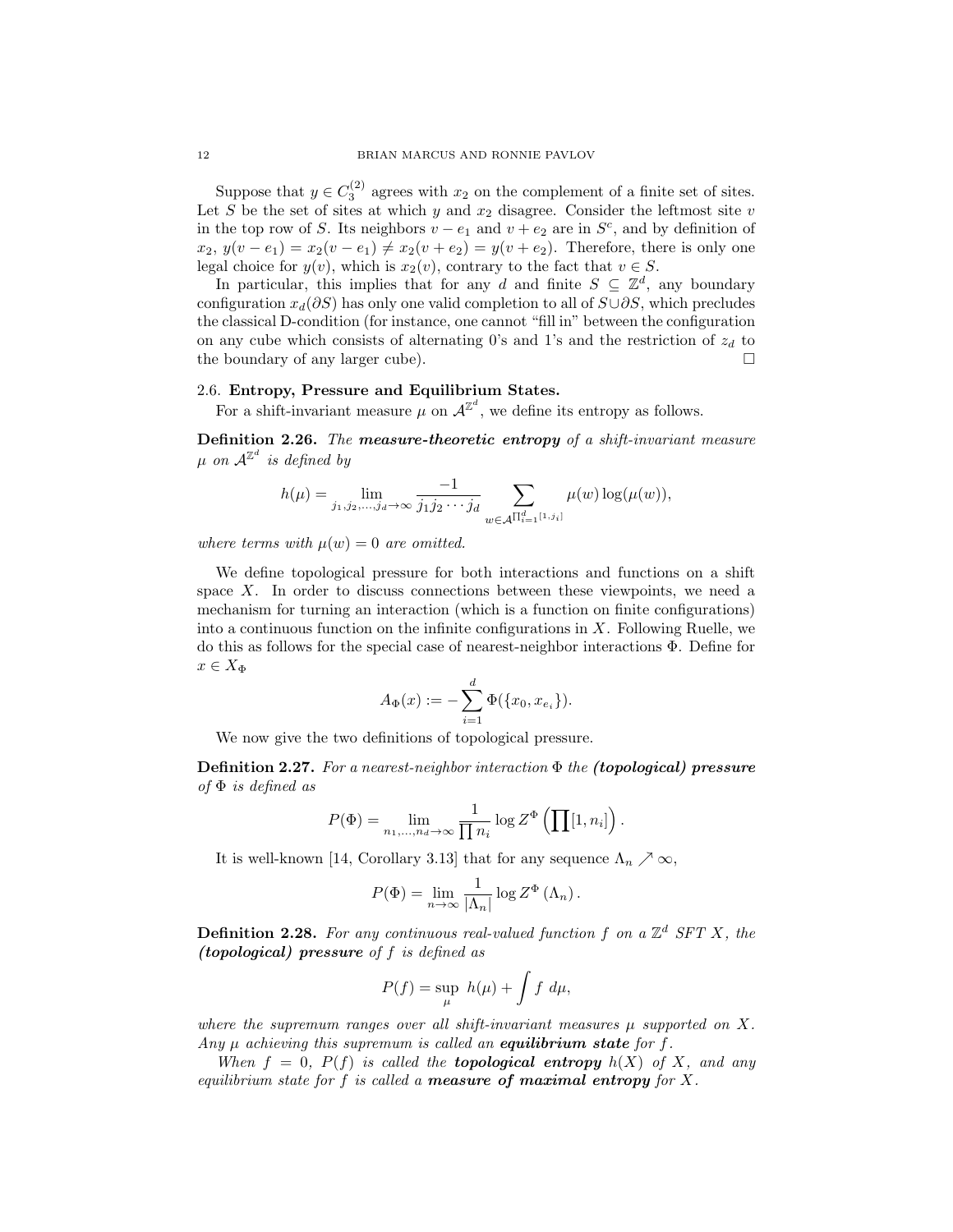It is well-known that for an irreducible nearest-neighbor Z-SFT *X*, there is a unique uniform Gibbs measure; this measure is the unique measure of maximal entropy on *X* [10, Section 13.3] (which is an irreducible (first-order) Markov chain).

The celebrated Variational Principle [16] [15] implies that the definitions we have given are equivalent in the sense that  $P(\Phi) = P(A_{\Phi})$ . It is well-known that any continuous  $f$  has at least one equilibrium state  $[15]$ . And in the case that  $X_{\Phi}$  satisfies the *D*-condition, a measure on  $X_{\Phi}$  is a Gibbs state for  $\Phi$  iff it is an equilibrium state for  $A_{\Phi}$  [4], [8], [14, Theorem 4.2]. We will discuss connections, in a more general context, between Gibbs states and equilibrium states in Section 5.

### 3. Main results

**Theorem 3.1.** *If*  $\Phi$  *is a nearest-neighbor interaction with underlying SFT*  $X = X_{\Phi}$ ,  $\mu$  *is a Gibbs measure for*  $\Phi$ *,*  $\nu$  *is a shift-invariant measure with*  $\text{supp}(\nu) \subset X$ *,* 

(A1) *X satisfies the classical D-condition,* (A2)  $\lim_{S\to\mathcal{P}} p_{\mu,S}(x) = p_{\mu}(x)$  *uniformly over*  $x \in \text{supp}(\nu)$ *, and*  $(A3)$   $c_{\mu} > 0$ ,

*then*

$$
P(\Phi) = \int I_{\mu}(x) + A_{\Phi}(x) \, d\nu = \int I_{\mu}(x) - \sum_{i=1}^{d} \Phi(x(\{0, e_i\})) \, d\nu.
$$

Theorem 1 of [5], which motivated our paper, shows that if  $\mu$  is a Gibbs measure for a nearest-neighbor interaction  $\Phi$  and  $X_{\Phi}$  has a safe symbol *a* and satisfies SSM, then the pressure representation above holds for the point mass  $\nu$  on  $a^{\mathbb{Z}^d}$ . We remark that Theorem 3.1 generalizes this result, with weaker hypotheses and a stronger conclusion. To see this, first recall that the existence of a safe symbol is even stronger than SSF, which implies (A1) and (A3) by Propositions 2.24 and 2.17; second, recall from Proposition 2.14 that SSM implies (A2).

*Proof.* Recall from Proposition 2.23 that  $supp(\mu) = X$ . So,  $p_{\mu}$  is defined  $\mu$ -a.e. on *X* and for any finite set *S*,  $w \in \mathcal{L}_S(X)$  iff  $\mu(w) > 0$ .

Choose  $\ell < 0$  and  $L > 0$  to be lower and upper bounds respectively on finite values of  $\Phi$ . Let  $\Lambda_n$ ,  $M_n$  be as in the definition of the D-condition.

We begin by proving that

(7) 
$$
\frac{1}{|\Lambda_n|} \left( \log Z^{\Phi}(\Lambda_n) + \log \mu(x(\Lambda_n)) + U^{\Phi}(x(\Lambda_n)) \right) \to 0
$$

uniformly in  $x \in X$  (though we will need this only for  $x \in \text{supp}(\nu)$ ). For this, we will only use the D-condition (A1).

Fix *n* and let  $R_n = |M_n| - |\Lambda_n|$ . Note that for any  $w \in \mathcal{L}_{\Lambda_n}(X)$ ,

(8) 
$$
\mu(w) = \sum_{\delta \in \mathcal{L}_{\partial M_n}(X)} \mu(w \mid \delta) \mu(\delta).
$$

For any such *w* and  $\delta$ , by the D-condition there exists  $y_{w,\delta} \in \mathcal{L}_{M_n \setminus \Lambda_n}(X)$  such that  $wy_{w,\delta} \delta \in \mathcal{L}(X)$ . Then there is a constant  $C_d > 0$  such that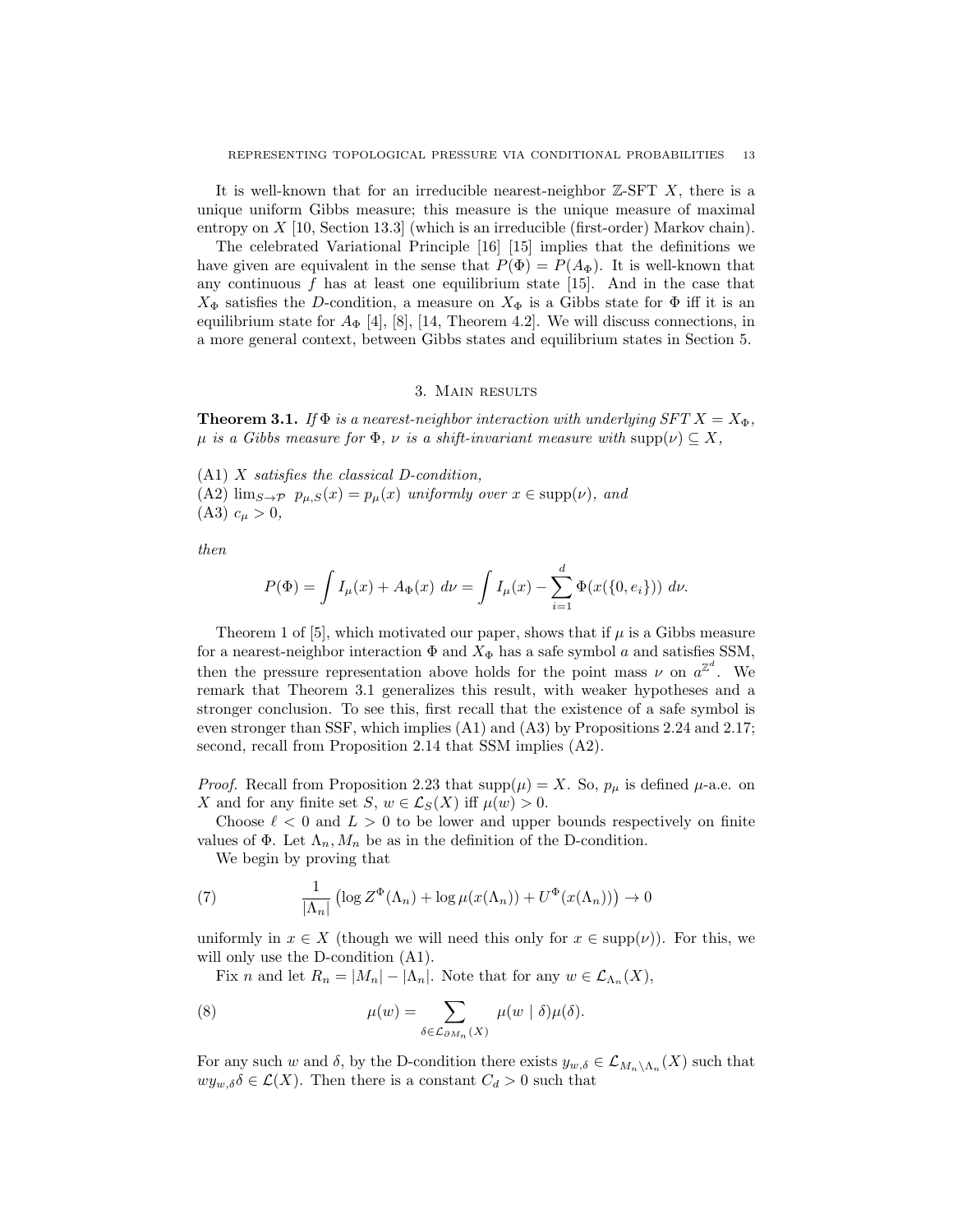$$
\mu(w \mid \delta) \ge \mu(w y_{w,\delta} \mid \delta) = \frac{e^{-U^{\Phi}(wy_{w,\delta}\delta)}}{\sum_{u \in \mathcal{L}_{M_n}(X)} e^{-U^{\Phi}(u)\delta}}
$$

$$
\ge \frac{e^{-U^{\Phi}(w) - C_d R_n L}}{\sum_{v \in \mathcal{L}_{\Lambda_n}(X)} e^{-U^{\Phi}(v)} |\mathcal{A}|^{C_d R_n} e^{-C_d R_n \ell}} = \frac{e^{-U^{\Phi}(w)}}{Z^{\Phi}(\Lambda_n)} e^{R_n (C_d \ell - C_d L - C_d \log |\mathcal{A}|)}.
$$

Let  $y_{\text{max}}$  achieve  $\max \mu(wy \mid \delta)$  over all  $y \in \mathcal{L}_{M_n \setminus \Lambda_n}(X)$ . Then,

$$
\mu(w \mid \delta) = \sum_{y \in \mathcal{L}_{M_n \backslash \Lambda_n}(X)} \mu(wy \mid \delta) \leq |\mathcal{A}|^{R_n} \mu(wy_{\max} \mid \delta)
$$
  

$$
= |\mathcal{A}|^{R_n} \frac{e^{-U^{\Phi}(wy_{\max}\delta)}}{\sum_{u \in \mathcal{L}_{M_n}(X)} e^{-U^{\Phi}(u\delta)}} \leq |\mathcal{A}|^{R_n} \frac{e^{-U^{\Phi}(w) - C_d R_n \ell}}{\sum_{v \in \mathcal{L}_{\Lambda_n}(X)} e^{-U^{\Phi}(v) - C_d R_n \ell}}= \frac{e^{-U^{\Phi}(w)}}{Z^{\Phi}(\Lambda_n)} e^{R_n(C_d L - C_d \ell + \log |\mathcal{A}|)}.
$$

Since  $\sum_{\delta} \mu(\delta) = 1$ , we can combine the three formulas above to see that

$$
\gamma^{-R_n} \le \mu(w) Z^{\Phi}(\Lambda_n) e^{U^{\Phi}(w)} \le \gamma^{R_n},
$$

where  $\gamma := e^{C_d \log |\mathcal{A}| + C_d L - C_d \ell} > 0$ . Since  $\frac{R_n}{|\Lambda_n|} \to 0$ , this implies (7). We use (7) to represent pressure:

$$
P(\Phi) = \lim_{n \to \infty} \frac{\log Z^{\Phi}(\Lambda_n)}{|\Lambda_n|} = \lim_{n \to \infty} \int \frac{\log Z^{\Phi}(\Lambda_n)}{|\Lambda_n|} d\nu = \lim_{n \to \infty} \int \frac{-U^{\Phi}(x(\Lambda_n)) - \log \mu(x(\Lambda_n))}{|\Lambda_n|} d\nu.
$$

(Here the second equality comes from the fact that  $\frac{\log Z^{\Phi}(\Lambda_n)}{\Lambda_n}$ )  $\frac{Z^-(\Lambda_n)}{|\Lambda_n|}$  is independent of *x*, and the third from (7).) Since  $\nu$  is shift-invariant and  $\Lambda_n \nearrow \infty$ ,

$$
\lim_{n \to \infty} \int \frac{-U^{\Phi}(x(\Lambda_n))}{|\Lambda_n|} d\nu = \int A_{\Phi}(x) d\nu,
$$

and so we can write

$$
P(\Phi) = \int A_{\Phi}(x) \, d\nu - \lim_{n \to \infty} \int \frac{\log \mu(x(\Lambda_n))}{|\Lambda_n|} \, d\nu.
$$

It remains to show that  $\lim_{n\to\infty} \int \frac{-\log \mu(x(\Lambda_n))}{|\Lambda_n|} d\nu = \int I_\mu(x) d\nu$ . We do this by decomposing  $\mu(x(\Lambda_n))$  as a product of conditional probabilities. Denote by  $(s_i^{(n)})_{i=1}^{\vert\Lambda_n\vert}$  the sites of  $\Lambda_n$ , ordered lexicographically. For any  $1 \leq i \leq |\Lambda_n|$ , denote by  $S_i^{(n)}$  the set  $\{s_j^{(n)}: 1 \le j \le i-1\}$ . (This means that  $S_1^{(n)} = \emptyset$ ). Then for any  $x \in \text{supp}(\nu)$ , we can write (9)

$$
-\log \mu(x(\Lambda_n)) = \sum_{i=1}^{|\Lambda_n|} -\log \mu\left(x(s_i^{(n)}) \mid x(S_i^{(n)})\right) = \sum_{i=1}^{|\Lambda_n|} -\log p_{\mu, S_i^{(n)} - s_i^{(n)}}(\sigma_{s_i^{(n)}} x).
$$

Clearly, each term  $-\log p_{\mu,S_i^{(n)}-s_i^{(n)}}(\sigma_{s_i^{(n)}}x)$  is lower bounded by 0. To get an upper bound, we use shift-invariance of  $\mu$ , the fact that  $S_i^{(n)} - s_i^{(n)} \subset \mathcal{P}$  and Assumption (A3) to conclude that for any  $x \in \text{supp}(\nu)$  and all  $n, i$ ,

$$
p_{\mu, S_i^{(n)} - s_i^{(n)}}(\sigma_{s_i^{(n)}} x) \ge c_\mu.
$$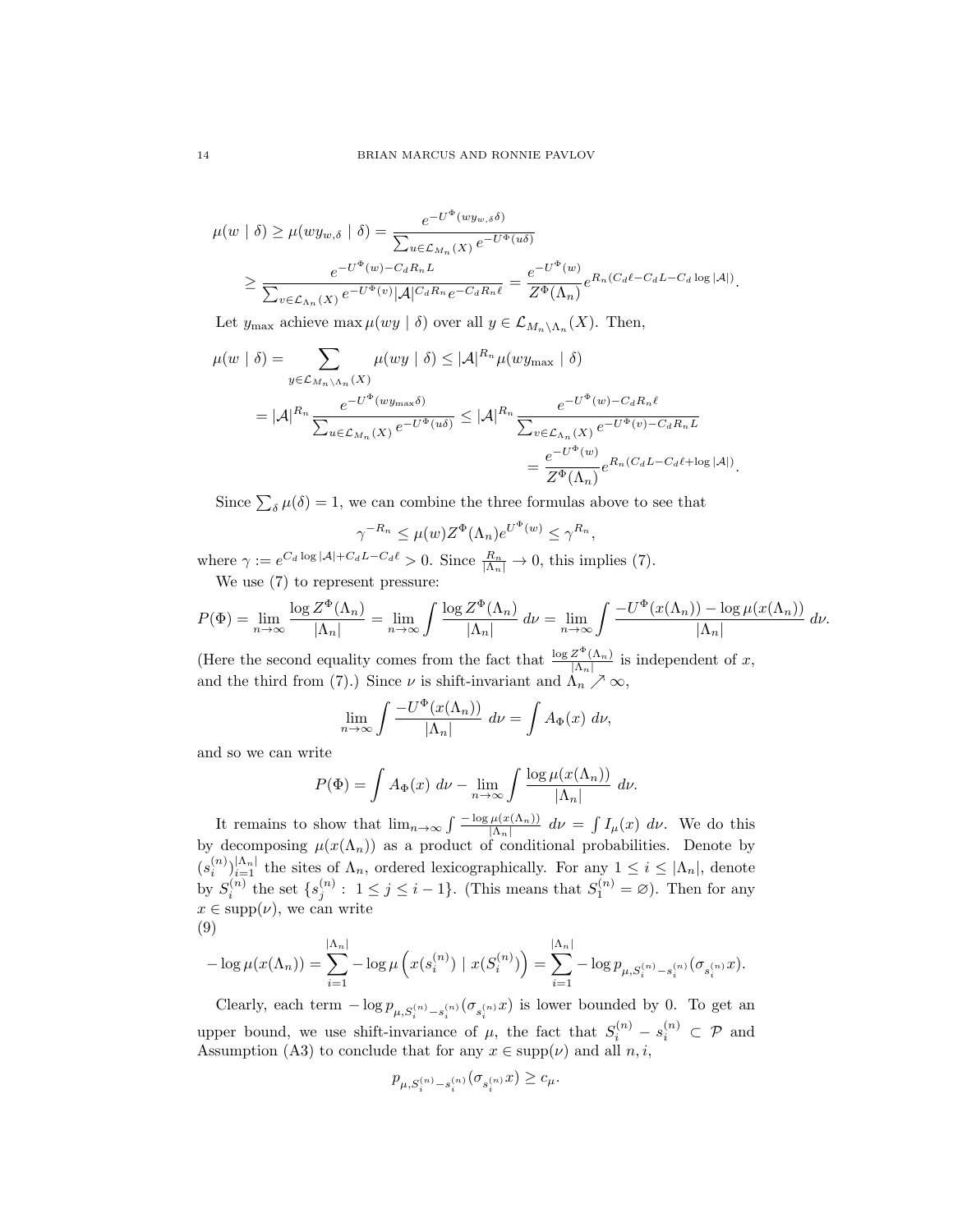Fix  $\epsilon > 0$  and  $N \in \mathbb{N}$ .

By Lemma 2.20, for sufficiently large *n*,

$$
\frac{|\Lambda_n^N|}{|\Lambda_n|} > 1 - \epsilon.
$$

 $(\text{recall that } \Lambda_n^N = \{v \in \Lambda_n : v + \mathcal{P}_N \subset \Lambda_n\}.$ 

For all *i* such that  $s_i^{(n)} \in \Lambda_n^N$ , we have  $\mathcal{P}_N \subset S_i^{(n)} - s_i^{(n)} \subset \mathcal{P}$ . By assumption (A2), we then have that for sufficiently large *N*, all *i* such that  $s_i^{(n)} \in \Lambda_n^N$  and all  $x \in \text{supp}(\nu)$ ,

$$
\left|p_{\mu,S_i^{(n)}-s_i^{(n)}}(\sigma_{s_i^{(n)}}x)-p_\mu(\sigma_{s_i^{(n)}}x)\right|<\epsilon.
$$

Since  $p_{\mu,S_i^{(n)}-s_i^{(n)}}$  is bounded from below by  $c_{\mu}$  and  $p_{\mu,n}$  converges to  $p_{\mu}$  on  $\supp(\nu)$ , it follows that  $p_{\mu}$  is also bounded below by  $c_{\mu}$  on  $\supp(\nu)$ . Thus,

$$
\left| -\log p_{\mu, S_i^{(n)} - s_i^{(n)}} (\sigma_{s_i^{(n)}} x) - I_{\mu} (\sigma_{s_i^{(n)}} x) \right| < \epsilon / c_{\mu}.
$$

Therefore,

 $\mathbf{I}$ 

$$
\left|\int -\log p_{\mu,S_i^{(n)}-s_i^{(n)}}(\sigma_{s_i^{(n)}}x)\ d\nu - \int I_\mu(\sigma_{s_i^{(n)}}x)\ d\nu\right| < \epsilon/c_\mu.
$$

Since  $\nu$  is shift-invariant, we have

 $\overline{\phantom{a}}$  $\overline{\phantom{a}}$  $\overline{\phantom{a}}$  $\overline{\phantom{a}}$ 

$$
\int -\log p_{\mu,S_i^{(n)}-s_i^{(n)}}(\sigma_{s_i^{(n)}}x) d\nu - \int I_{\mu}(x) d\nu \bigg| < \epsilon/c_{\mu}.
$$

Now, we are prepared to give bounds on (9). By the preceding,

$$
\left|\sum_{s_i^{(n)} \in \Lambda_n^N} \int -\log p_{\mu, S_i^{(n)} - s_i^{(n)}}(\sigma_{s_i^{(n)}} x) d\nu - |\Lambda_n^N| \int I_\mu(x) d\nu \right| \le |\Lambda_n|(\epsilon/c_\mu).
$$

 $\overline{1}$ 

Also, since  $0 \le \int -\log p_{\mu, S_i^{(n)} - s_i^{(n)}}(\sigma_{s_i^{(n)}} x) d\nu \le -\log c_\mu$ ,

$$
0 \leq \sum_{s_i^{(n)} \notin \Lambda_n^N} \int -\log p_{\mu, S_i^{(n)} - s_i^{(n)}}(\sigma_{s_i^{(n)}} x) \, d\nu \leq |\Lambda_n \setminus \Lambda_n^N| (-\log c_\mu) \leq \epsilon |\Lambda_n| (-\log c_\mu).
$$

Therefore, by (9),

$$
-|\Lambda_n|\epsilon/c_\mu \le \int -\log \mu(x(\Lambda_n)) d\nu - |\Lambda_n^N| \int I_\mu(x) d\nu \le |\Lambda_n|(\epsilon/c_\mu - \epsilon \log c_\mu).
$$

By dividing by  $|\Lambda_n|$  and letting  $n \to \infty$ , we see that

$$
-\epsilon/c_{\mu} + \int I_{\mu}(x) d\nu \le \liminf_{n \to \infty} \frac{\int -\log \mu(x(\Lambda_n))}{|\Lambda_n|} d\nu \text{ and}
$$

$$
\limsup_{n \to \infty} \frac{\int_U -\log \mu(x(\Lambda_n))}{|\Lambda_n|} d\nu \le (\epsilon/c_{\mu} - \epsilon \log c_{\mu}) + \int I_{\mu}(x) d\nu.
$$

Since  $\epsilon > 0$  was arbitrary,

$$
\lim_{n \to \infty} \frac{\int -\log \mu(x(\Lambda_n))}{|\Lambda_n|} d\nu = \int I_\mu(x) d\nu,
$$

completing the proof.

 $\Box$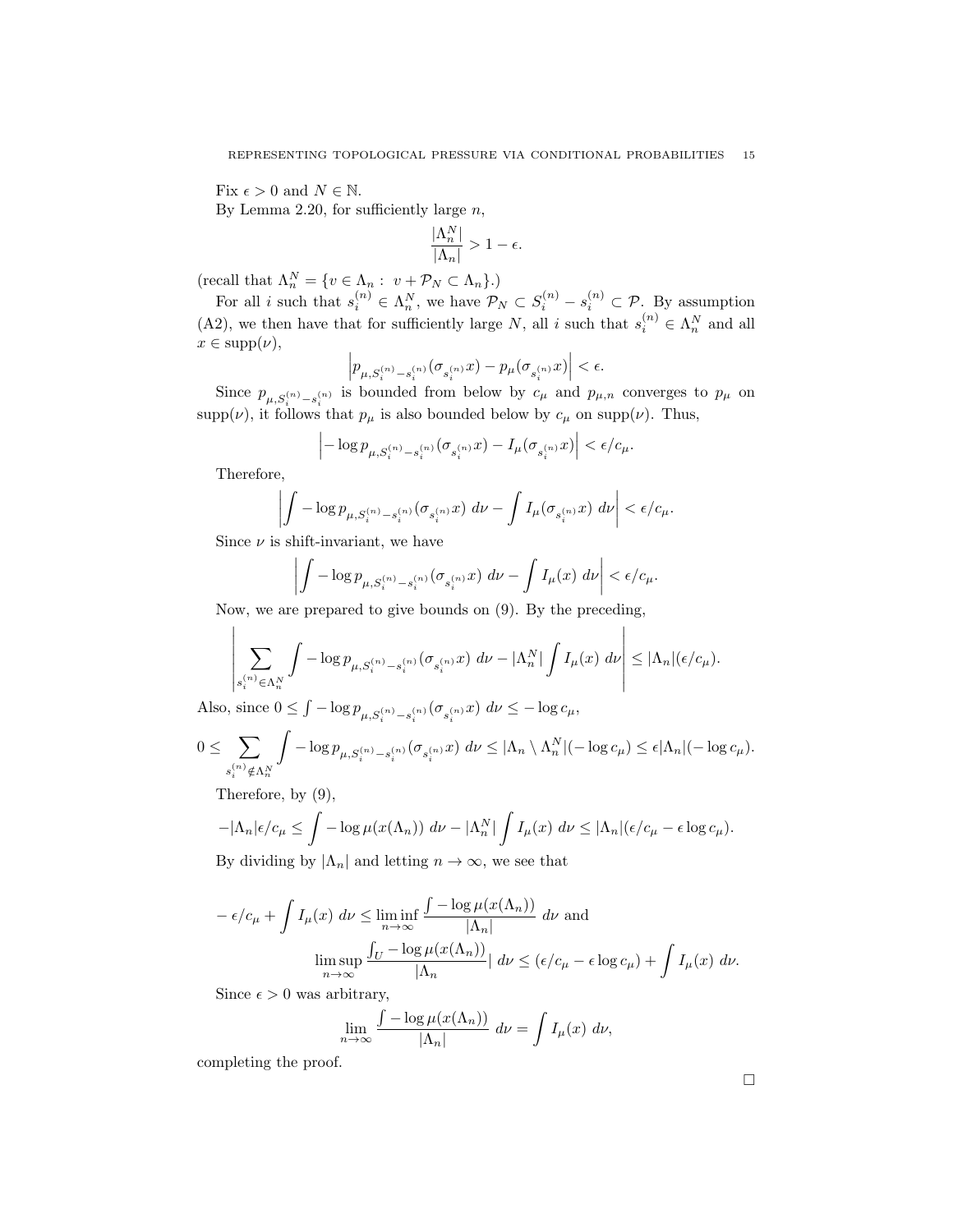We now apply Theorem 3.1 to obtain a result which gives a integral representation of  $P(\Phi)$  for *every* invariant measure  $\nu$ .

**Corollary 3.2.** *If*  $\Phi$  *is a nearest-neighbor interaction with underlying SFT X*,  $\mu$ *is a Gibbs measure for* Φ*,*

(B1) *X satisfies the classical D-condition,*

(B2)  $\lim_{S \to \mathcal{P}} p_{\mu,S}(x) = p_{\mu}(x)$ *, uniformly over*  $x \in \text{supp}(\mu)$ *, and* (B3)  $c_{\mu} > 0$ ,

*then*

$$
P(\Phi) = \int I_{\mu}(x) + A_{\Phi}(x) \, d\nu = \int I_{\mu}(x) - \sum_{i=1}^{d} \Phi(x(\{0, e_i\})) \, d\nu
$$

*for every shift-invariant measure*  $\nu$  *with*  $\text{supp}(\nu) \subseteq X$ .

*Proof.* This follows immediately from Theorem 3.1. □

**Corollary 3.3.** *If*  $\Phi$  *is a nearest-neighbor interaction with underlying SFT*  $X =$ *X*Φ*, µ is a Gibbs measure for* Φ*,*

(1) *X satisfies SSF, and* (2) *µ satisfies SSM,*

*then*

$$
P(\Phi) = \int I_{\mu}(x) + A_{\Phi}(x) d\nu = \int I_{\mu}(x) - \sum_{i=1}^{d} \Phi(x(\{0, e_i\})) d\nu
$$

*for every shift-invariant measure*  $\nu$  *with*  $\text{supp}(\nu) \subseteq X$ .

*Proof.* This follows from Corollary 3.2, Proposition 2.24, Proposition 2.14 and Proposition 2.17.

Next, we state and prove a more difficult version of Theorem 3.1.

**Theorem 3.4.** *If* Φ *is a nearest-neighbor interaction with underlying SFT X, µ is a Gibbs measure for*  $\Phi$ *,*  $\nu$  *is a shift-invariant measure with*  $\text{supp}(\nu) \subseteq X$ *,* 

(C1) *X satisfies the block D-condition,*

 $(C2)$   $\lim_{S\to\mathcal{P},U\to+\infty} p_{\mu,S\cup U}(x) = p_{\mu}(x)$  *uniformly on*  $\text{supp}(\nu)$ *, and* (C3)  $p_{\mu}$  *is positive over* supp $(\nu)$ *,* 

*then*  $P(\Phi) = \int I_{\mu}(x) + A_{\Phi}(x) d\nu = \int I_{\mu}(x) - \sum_{i=1}^{d} \Phi(x(\{0, e_i\})) d\nu$ .

In assumption (C3),  $p_{\mu}$  is taken, by our convention, to mean the limit of  $p_{\mu,n}$ , which exists on  $\text{supp}(\nu)$  by assumption (C2).

In comparing Theorems 3.1 and 3.4, note the tradeoffs in the assumptions.

- (1) (C1) of 3.4 clearly implies (A1) of 3.1.
- (2) (C2) of 3.4 clearly implies (A2) of 3.1.
- (3) (A2), (A3) of 3.1 together imply (C3) of 3.4: by (A3),  $c_{\mu} > 0$  is a lower bound for  $\{p_{\mu,n}(x): x \in \text{supp}(\nu)\}\$ , and by  $(A2)$ , for  $x \in \text{supp}(\nu)$ ,  $p_{\mu,n}(x)$ approaches  $p_{\mu}(x)$ , which must also be bounded from below by  $c_{\mu}$ .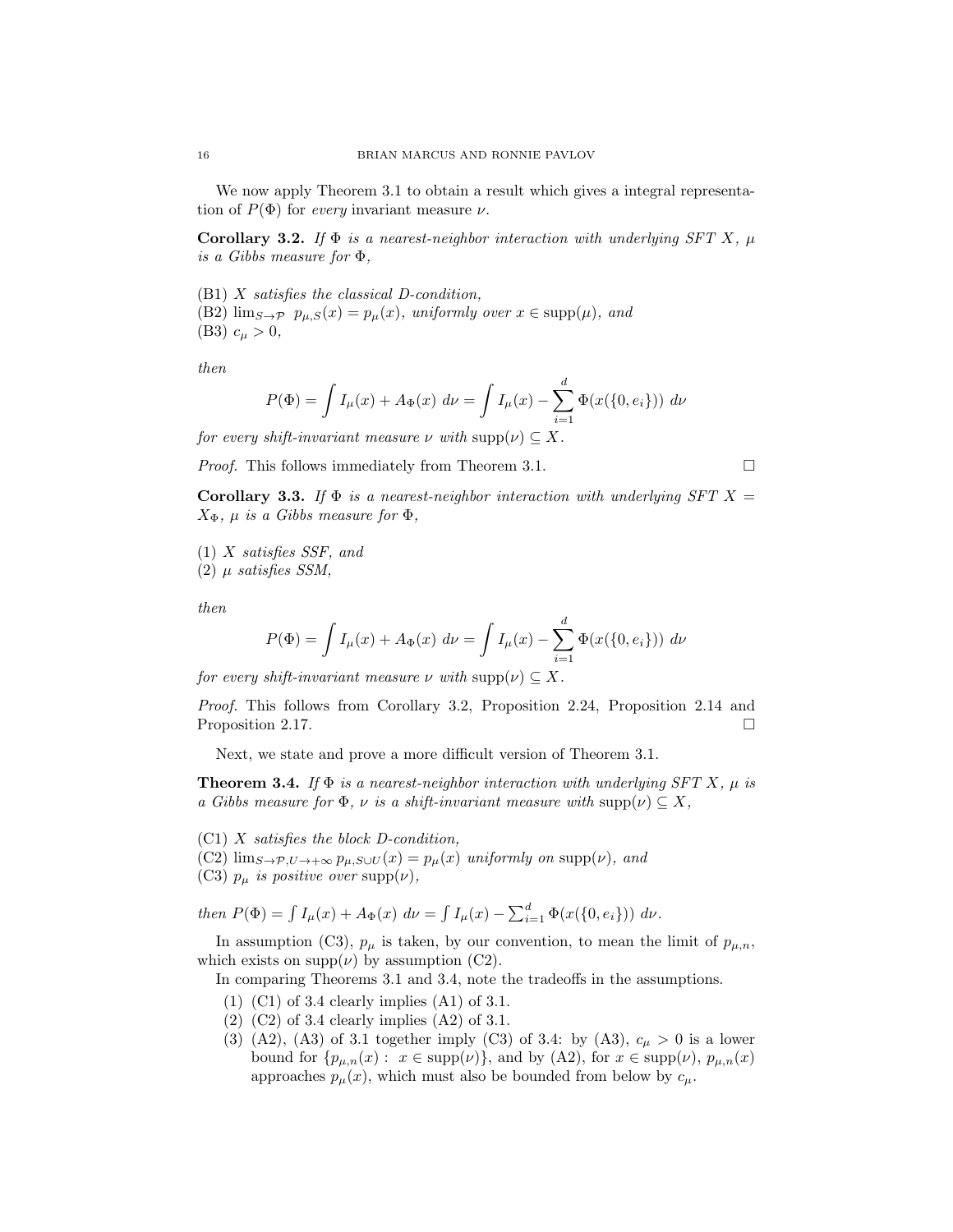*Proof.* As in the proof of Theorem 3.1, since the D-condition holds on *X*, it suffices to show that  $\lim_{n\to\infty} \int \frac{-\log \mu(x(B_n))}{(2n+1)^d} d\nu = \int I_\mu d\nu$ . For our purposes, it will be more convenient to show that  $\lim_{n\to\infty} \int \frac{-\log \mu(x(K_n))}{n^d} d\nu = \int I_\mu d\nu$ , where  $K_n =$  $[0, n+1]^d$ . Clearly, since  $\frac{|K_n|}{n^d} \to 1$ , this still suffices.

Analogous to the proof of Theorem 3.1, we will decompose  $\mu(x(K_n))$  as a product of conditional probabilities. However, we no longer have a positive lower bound on  $p_{\mu,S}(x)$  over  $x \in \text{supp}(\nu)$  and finite subsets *S* of *P*. By using a more complicated decomposition of  $K_n$  and the block D-condition, we obtain a much weaker (but still strong enough for our purposes) lower bound on the conditional probabilities involving sites near the boundary of *Kn*. The following lemma gives this bound.

**Lemma 3.5.** *Let*  $\Phi$  *be a nearest-neighbor interaction with underlying SFT*  $X = X_{\Phi}$ *. Suppose that*  $S, T, U$  *are finite subsets of*  $\mathbb{Z}^d$  *such that*  $S \subseteq T \subseteq U$ , *U is connected, S* ∩  $\partial U = \emptyset$ *, and*  $[v] ∩ [w] ≠ \emptyset$  *for all*  $v ∈ L_S(X)$  *and*  $w ∈ L_{U \setminus T}(X)$ *. Then, for*  $any \; x \in \mathcal{L}_U(X)$ ,

$$
\mu(x(U \setminus T) \mid x(\underline{\partial} U)) \ge \gamma^{-(|U| - |S|)},
$$

*where*  $\gamma = |A|e^{2dL-\ell}$  *for*  $\ell$  *and*  $L$  *the minimum and maximum, respectively, of finite values of* Φ*.*

*Proof.* Consider any such  $\Phi$ , *S*, *T*, and *U*. Then for every  $v \in \mathcal{L}_S(X)$  and  $w \in$  $\mathcal{L}_{U\setminus T}(X)$ , there exists  $u_{v,w} \in \mathcal{L}_{T\setminus S}(X)$  so that  $vu_{v,w}w \in \mathcal{L}(X)$ . Fix  $x \in \mathcal{L}_U(X)$ and denote  $y = x(U \setminus (T \cup \partial U))$ ,  $\delta = x(\partial U)$  and  $\bar{u} = u_{v,y\delta}$ . Since  $\mu$  is a Gibbs measure,

$$
\mu(y \mid \delta) = \frac{\sum_{z \in \mathcal{L}_{U \setminus \underline{\partial}U}(X) \text{ s.t. } z\delta \in \mathcal{L}(X) \text{ and } z(U \setminus (T \cup \underline{\partial}U)) = y} e^{-U^{\Phi}(z\delta)} \cdot \frac{\sum_{z \in \mathcal{L}_{U \setminus \underline{\partial}U}(X) \text{ s.t. } z\delta \in \mathcal{L}(X)} e^{-U^{\Phi}(z\delta)}}{\sum_{v \in \mathcal{L}_S(X)} |\mathcal{A}|^{|U| - |S|} \max_{u \in \mathcal{L}_{U \setminus (S \cup \underline{\partial}U)}(X) \text{ s.t. } uv\delta \in \mathcal{L}(X)} e^{-U^{\Phi}(uv\delta)}} \cdot \frac{\sum_{v \in \mathcal{L}_S(X)} |\mathcal{A}|^{|U| - |S|} \max_{u \in \mathcal{L}_{U \setminus (S \cup \underline{\partial}U)}(X) \text{ s.t. } uv\delta \in \mathcal{L}(X)} e^{-U^{\Phi}(uv\delta)}}{\sum_{v \in \mathcal{L}_S(X)} \sum_{v \in \mathcal{L}_S(X)} e^{-U^{\Phi}(v) - 2dL(|U| - |S|)}} = (|\mathcal{A}| e^{2dL - \ell}) - (|U| - |S|) = \gamma - (|U| - |S|).
$$

We decompose  $K_n$  into geometric shapes, and for those near the boundary will use Lemma 3.5 to show that the conditional probability of filling the shape in a certain way cannot be too small.

By (C2), for any  $\epsilon > 0$ , there exists  $k := k_{\epsilon}$  so that for any finite sets *S*, *U* with  $\mathcal{P}_n \subseteq S \subset \mathcal{P}$  and  $U \subseteq (B_k \cup \mathcal{P})^c$ ,  $|p_{\mu,S \cup U}(x) - p_{\mu}(x)| < \epsilon$  for all  $x \in \text{supp}(\nu)$ . (Equivalently, we could just require that  $S \cup U$  contain  $P_k$  and be contained in  $B_k^c \cup \mathcal{P}$ .)

Since *X* satisfies the block D-condition, there exists a sequence  $R_n$  of integers s.t.  $\frac{R_n}{n} \to 0$  and, for any rectangular prism  $P = \prod_i [1, n_i]$ , any  $r \ge R_{\max n_i}$ , and any configurations  $v \in \mathcal{L}_P(X)$  and  $w \in \mathcal{L}_S(X)$  for any finite  $S \subset (\prod_i [1-r, n_i + r])^c$ , we have  $[v] \cap [w] \neq \emptyset$  (see Lemma 2.22). We may assume without loss of generality that  $R_n$  is non-decreasing by redefining each  $R_n$  as  $\max_{i \leq n} R_i$ .

Due to the technicality of the decomposition, we will begin with  $d = 2$ , and then give an outline of how to extend to larger *d* via induction. We are therefore decomposing  $K_n = [0, n+1]^2$ . Our construction requires a parameter  $m := m_n$ ,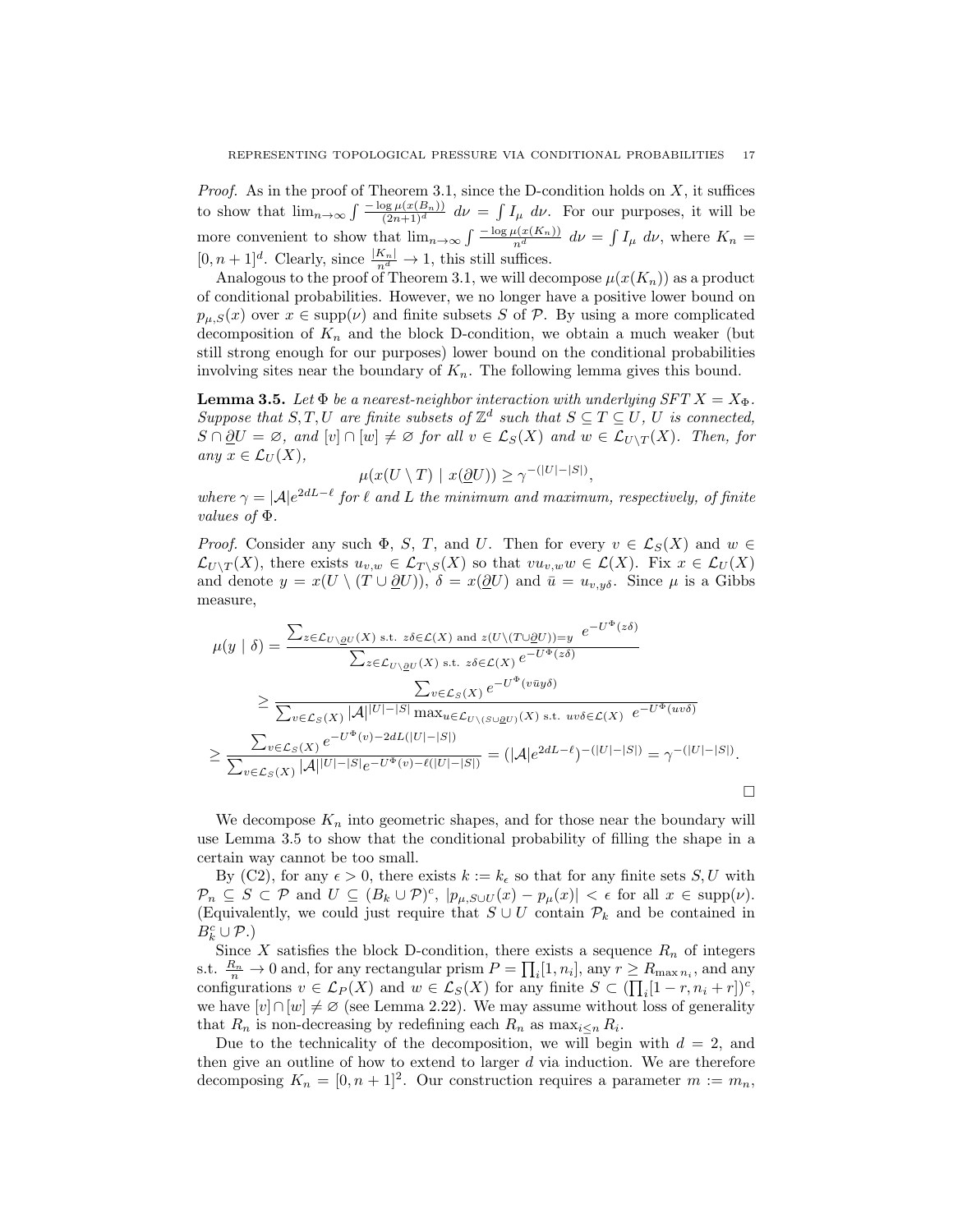which we choose to be equal to  $\lfloor \sqrt{nR_n} \rfloor$ , and so  $\frac{R_n}{n} \to 0$ ,  $\frac{m_n}{n} \to 0$ , and  $\frac{R_n}{m_n} \to 0$ . We only consider *n* large enough so that  $m > 2k$  and  $\frac{R_n}{n} < 1$ . Define sets

$$
C_0 = (\underline{\partial} K_n),
$$

$$
C_1 = \{(i, j) : 1 \le j \le m, 1 \le i \le k(m + 1 - j)\},
$$
  
\n
$$
C_2 = \{(i, j) : 1 \le j \le m, k(m + 1 - j) < i < n - kj\},
$$
  
\n
$$
C_3 = \{(i, j) : 1 \le j \le m, n - kj \le i \le n\},
$$

 $C_{3t+1} = C_1 + (0,tm)$  for all  $1 \le t \le \lfloor \frac{n}{m} \rfloor - 2$ ,  $C_{3t+2} = C_2 + (0,tm)$  for all  $1 \le t \le \lfloor \frac{m}{m} \rfloor - 2$ ,  $C_{3t+3} = C_3 + (0,tm)$  for all  $1 \le t \le \lfloor \frac{m}{m} \rfloor - 2$ , and

 $C_{3\lfloor \frac{n}{m} \rfloor-2} = [1, n] \times [m\lfloor \frac{n}{m} \rfloor - m + 1, n].$ 



FIGURE 1. Decomposing  $K_n$  (here,  $M = 3\left\lfloor \frac{n}{m} \right\rfloor - 2$ )

As illustrated in Figure 1,  $C_0$  is the inner boundary of  $K_n$ . For each  $t$ ,  $C_{3t+1}$ ,  $C_{3t+2}$ , and  $C_{3t+3}$  form a partition of the strip  $[1, n] \times [tm+1, (t+1)m]$  of height *m*, made of two (discrete) trapezoids and a (discrete) parallelogram. And  $C_{3\lceil \frac{n}{m}\rceil-2}$ is simply a single "leftover" strip at the top of  $[1,n]^2 = K_n \setminus \partial K_n$ . For every  $t \in [1,3\lceil \frac{n}{m} \rceil - 2]$ , we define  $D_t = \bigcup_{s=0}^{t-1} C_s$ , and define  $D_0 = \emptyset$ . Note that by the choice of *m*, for large *n*, the bulk of  $K_n$  is comprised of  $\{C_i; i = 2 \mod 3\}$ .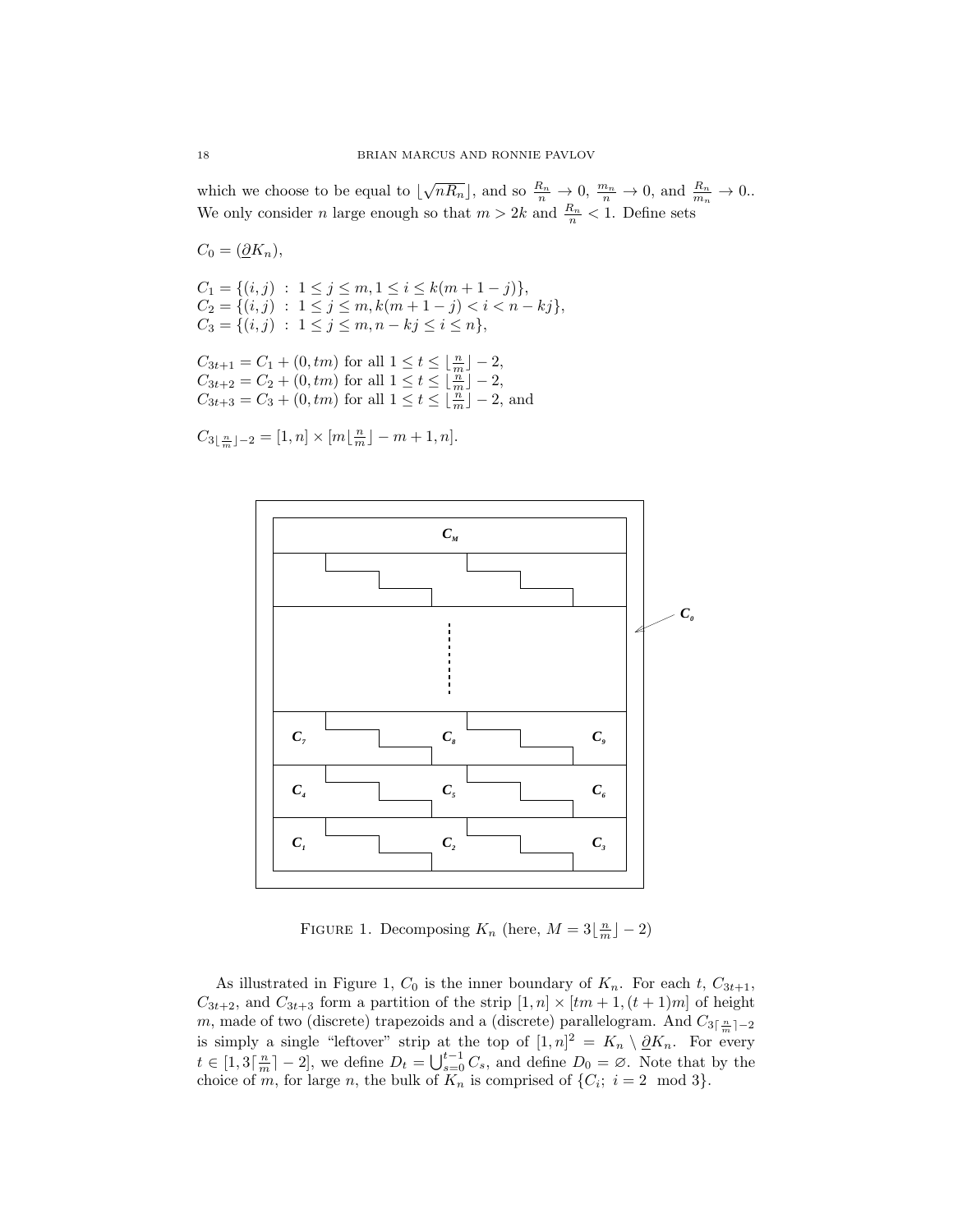We decompose  $\mu(x(K_n))$  as

(10) 
$$
\prod_{i=0}^{3\lceil \frac{n}{m}\rceil-2} \mu(x(C_i) \mid x(D_i)).
$$

We begin by giving a lower bound for  $\mu(x(C_0) | x(D_0)) = \mu(x(C_0))$ . For any *n*, letting  $R := R_n$ , then by definition  $S = [R + 1, n - R]^2$ ,  $T = K_n \setminus C_0$  and  $U = [-R, n + R]^2$  satisfy the hypotheses of Lemma 3.5. There clearly exists  $\delta_n \in$  $\mathcal{L}_{\partial U}(X)$  s.t.  $\mu(\delta_n) \geq |\mathcal{A}|^{-|\partial U|}$ . For any  $x \in X$ , by definition of *R*, there exists *y* ∈  $\mathcal{L}_{U \setminus (K_n \cup \partial U)}$  s.t. *x*(*C*<sub>0</sub>)*y* $\delta_n$  ∈  $\mathcal{L}(X)$ . So, by Lemma 3.5,

$$
\mu(x(C_0)y \mid \delta_n) \ge \gamma^{-(|U|-|S|)} \ge \gamma^{-4(2R+1)(n+2R+1)}.
$$

Therefore,

$$
(11) \quad \mu(x(C_0)) \ge \mu(x(C_0)y\delta_n) = \mu(\delta_n)\mu(x(C_0)y \mid \delta_n)
$$
  
 
$$
\ge |A|^{-4(n+2R+1)}\gamma^{-4(2R+1)(n+2R+1)} \ge \gamma^{-4(2R+2)(n+2R+1)}.
$$

(here the last inequality follows from  $\gamma > |A|$ .)

The final factor of  $(10)$  is easy to bound from below. Note that the sets  $S =$ *T* = ∅ and  $U = C_{3\lfloor \frac{n}{m} \rfloor - 2} \cup \partial C_{3\lfloor \frac{n}{m} \rfloor - 2}$  satisfy the hypotheses of Lemma 3.5. Then,

$$
(12) \quad \mu(x(C_{3\lfloor \frac{n}{m} \rfloor-2}) \mid x(D_{3\lfloor \frac{n}{m} \rfloor-2}))
$$
  
=  $\mu(x(C_{3\lfloor \frac{n}{m} \rfloor-2}) \mid x(\partial C_{3\lfloor \frac{n}{m} \rfloor-2})) = \mu(x(U\setminus T) \mid x(\underline{\partial}U)) \ge \gamma^{-(|U|-|S|)} \ge \gamma^{-(n+2)(2m+2)}$ 

*.*

(here the first equality follows from the fact that  $\mu$  is an MRF.)

We next deal with the terms in (10) of the form  $\mu(x(C_{3t+1}) | x(D_{3t+1}))$ . We wish to apply Lemma 3.5 for  $U = [0, n+1] \times [tm, n+1]$ ,  $T = U \setminus (\partial U \cup C_{3t+1})$ , and  $S =$ ([*km*+*R*+1*, n−R*]*×*[*tm*+*R*+1*,*(*t*+1)*m*])*∪*([*R*+1*, n−R*]*×*[(*t*+1)*m*+*R*+1*, n−R*]). (See Figure 2.)



FIGURE 2. *S*, *T*, and *U* for  $\mu(x(C_{3t+1}) | x(D_{3t+1}))$ 

To check that Lemma 3.5 can be used, we must show that for any configurations  $v \in \mathcal{L}_S(X)$  and  $w \in \mathcal{L}_{\partial U \cup C_{3t+1}}(X)$ ,  $[v] \cap [w] \neq \emptyset$ . This requires two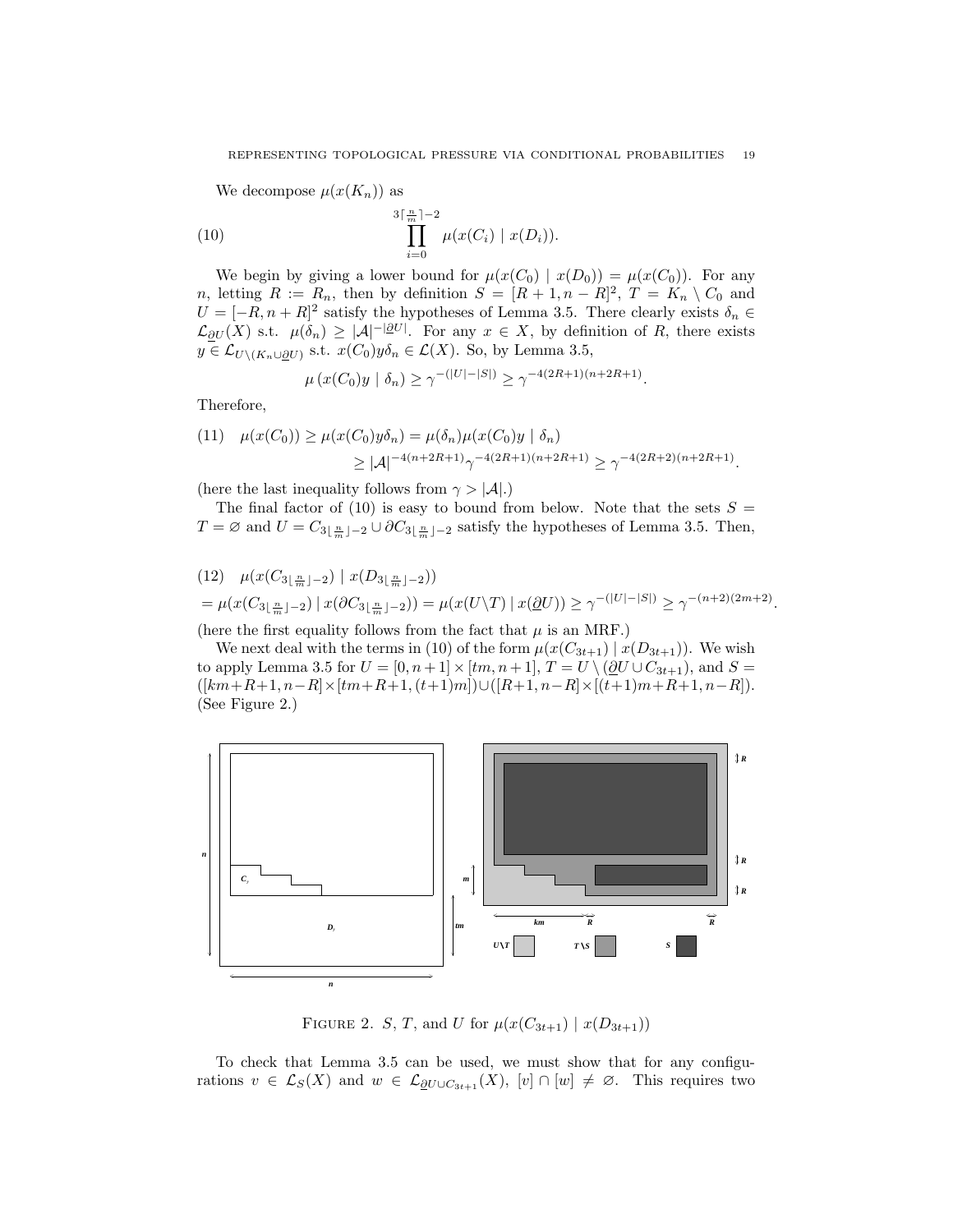applications of the block D-condition. Write *v* as a concatenation  $pq$  for  $p \in$  $\mathcal{L}_{[km+R+1,n-R]\times [tm+R+1,(t+1)m]}(X)$  and  $q \in \mathcal{L}_{[R+1,n-R]\times [(t+1)m+R+1,n-R]}(X)$ . By the block D-condition, there exists a configuration *w ′* which extends *w* and *p*. A second application of the block D-condition gives a configuration  $w''$  that extends *q* and *w*<sup>'</sup> and hence *p*, *q* and *w*. Thus,  $[p] \cap [q] \cap [w] = [v] \cap [w] \neq \emptyset$ .

Since  $\mu$  is an MRF, Lemma 3.5 implies that

(13)

$$
\mu(x(C_{3t+1}) \mid x(D_{3t+1})) = \mu(x(C_{3t+1}) \mid x(\underline{\partial}([0, n+1] \times [tm, n+1]))) \ge \gamma^{-(|U| - |S|)} \ge \gamma^{-(km^2 + 5(R+1)(n+2))}.
$$

We next deal with the terms in (10) of the form  $\mu(x(C_{3t+3}) | x(D_{3t+3}))$ . We wish to apply Lemma 3.5 for  $U = (([0, n + 1] \times [tm, n + 1]) \cup C_{3t+3}) \cup \partial C_{3t+3}$ , *T* = *U*  $\setminus$  ( $\partial$ *U* ∪  $C_{3t+3}$ ), and *S* = [*R* + 1*, n* − *R*]  $\times$  [(*t* + 1)*m* + *R* + 1*, n* − *R*]. (See Figure 3.)



FIGURE 3. *S*, *T*, and *U* for  $\mu(x(C_{3t+3}) | x(D_{3t+3}))$ 

To check that Lemma 3.5 can be used, we must show that for any configurations  $v \in \mathcal{L}_S(X)$  and  $w \in \mathcal{L}_{\partial U \cup C_{3t+3}}(X)$ ,  $[v] \cap [w] \neq \emptyset$ . This is a straightforward application of the block D-condition.

Since  $\mu$  is an MRF, we can use Lemma 3.5 to show that

(14) 
$$
\mu(x(C_{3t+3}) | x(D_{3t+3})) = \mu(x(C_{3t+3}) | x(\underline{\partial}U)) \ge \gamma^{-(|U|-|S|)}
$$
  
 $\ge \gamma^{-(km^2+4(R+1)(n+2))}$ .

It remains to deal with factors of the form  $\mu(x(C_{3t+2}) \mid x(D_{3t+2}))$ . For each *t*, denote the sites of  $C_{3t+2}$  in lexicographic order as  $s_i^{(3t+2)}$ ,  $1 \le i \le |C_{3t+2}|$ , for each such  $i > 1$ , define  $S_i^{(3t+2)} = \bigcup_{j=1}^{i-1} \{s_j^{(3t+2)}\}$ , and define  $S_1^{(3t+2)} = \emptyset$ . We first decompose  $\mu(x(C_{3t+2} | D_{3t+2}))$  as

(15) 
$$
\prod_{i=1}^{|C_{3t+2}|} \mu\left(x(s_i^{(3t+2)}) \mid x(S_i^{(3t+2)} \cup D_{3t+2})\right).
$$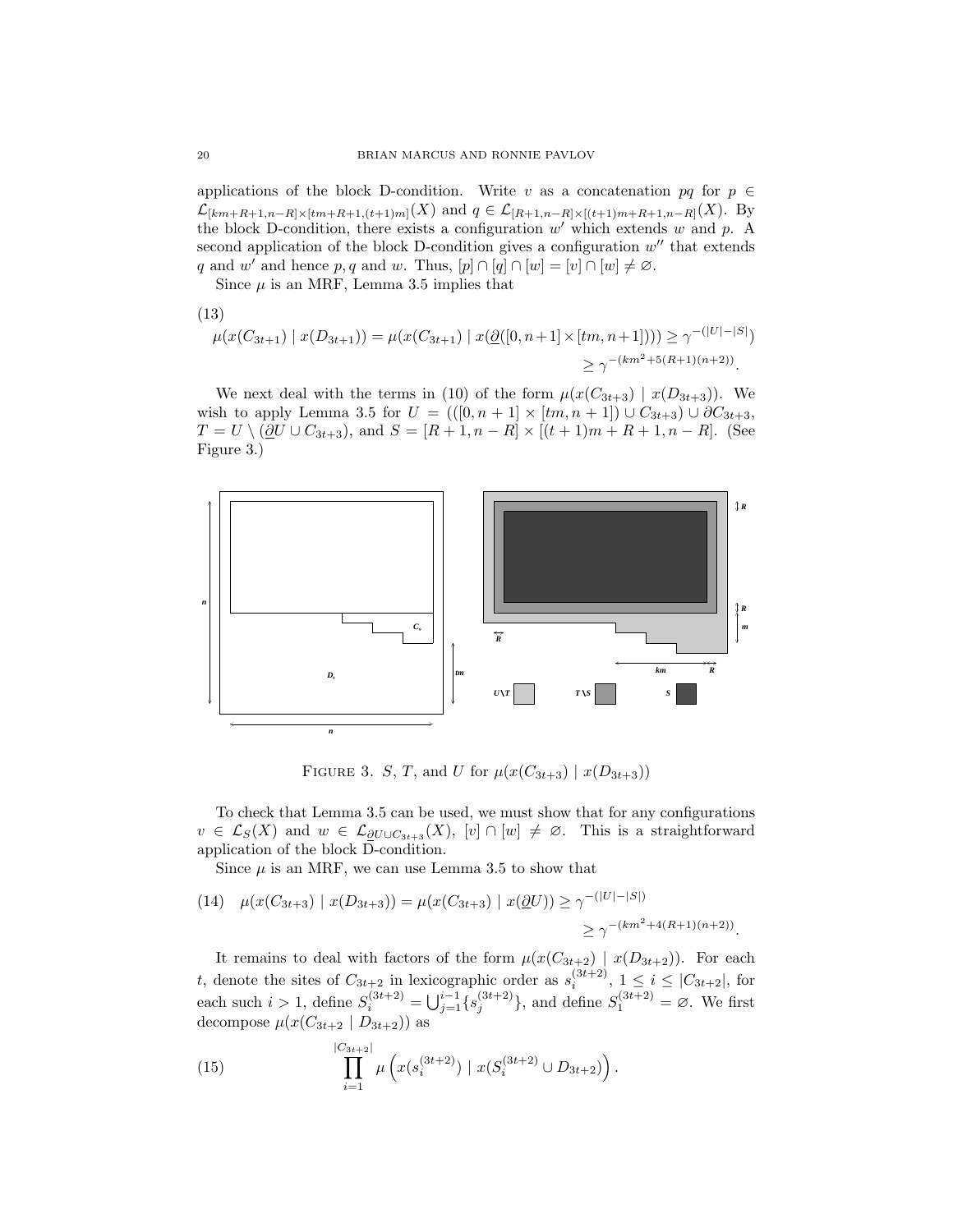Let  $t \geq 1$ . For every *i*,

$$
\mu\left(x(s^{(3t+2)}_i)\ |\ x(S^{(3t+2)}_i\cup D_{3t+2})\right)\quad =\quad p_{\mu, (S^{(3t+2)}_i\cup D_{3t+2})-s^{(3t+2)}_i}(\sigma_{s^{(3t+2)}_i}x).
$$

The discrete parallelogram structure of  $C^{(3t+2)}$  guarantees that each set  $S_i^{(3t+2)} \cup D_{3t+2} - s_i^{(3t+2)}$  contains  $\mathcal{P}_k$  and is contained in  $\mathcal{P} \cup B_k^c$ . By definition of *k*, we then have

(16) 
$$
\left| p_{\mu,(S_i^{(3t+2)} \cup D_{3t+2}) - s_i^{(3t+2)}} (\sigma_{s_i^{(3t+2)}} x) - p_{\mu} (\sigma_{s_i^{(3t+2)}} x) \right| < \epsilon.
$$

We claim that (16) also holds for  $t = 0$  (and every *i*). In this case,  $S_i^{(2)} \cup D_2 - s_i^{(2)}$ need not contain  $\mathcal{P}_k$ . However,  $S_i^{(2)} \cup D_2 \cup [0, n+1] \times [-k, -1] - s_i^{(2)}$  does contain  $\mathcal{P}_k$ (and is contained in  $\mathcal{P} \cup B_k^c$ ). Moreover, since  $\mu$  is an MRF and  $D_2 \supseteq C_0 = \underline{\partial} K_n$ , we have

$$
p_{\mu, S_i^{(2)} \cup D_2 - s_i^{(2)}} (\sigma_{s_i^{(2)}} x) = p_{\mu, S_i^{(2)} \cup D_2 \cup [0, n+1] \times [-k, -1] - s_i^{(2)}} (\sigma_{s_i^{(2)}} x)
$$

which is within  $\epsilon$  of  $p_{\mu}(\sigma_{s_i^{(2)}}x)$ , proving the claim.

It follows from (C2) that  $p_{\mu}$  is the uniform limit of continuous functions on supp( $\nu$ ); since, by (C3), it is also positive on supp( $\nu$ ), it has a lower bound  $c > 0$ there. We can therefore integrate with respect to  $\nu$  to see that

(17) 
$$
\left| \int -\log p_{\mu,(S_i^{(3t+2)} \cup D_{3t+2}) - s_i^{(3t+2)}} (\sigma_{s_i^{(3t+2)}} x) d\nu - \int I_{\mu}(x) d\nu \right| < \epsilon c^{-1}.
$$

We now combine (10), (11), (12), (13), (14), (15), and (17) to see that

$$
\left| \int -\log \mu(x(K_n)) \, d\nu - \int I_{\mu}(x) \, d\nu \left( \sum_{t=0}^{\lfloor \frac{n}{m} \rfloor - 2} |C_{3t+2}| \right) \right|
$$
  
\n
$$
\leq n^2 \epsilon c^{-1} + \frac{n}{m} (9(R+1)(n+2) + 2km^2) \log \gamma + (4(2R+2) + 2m + 2)(n+2R+1) \log \gamma
$$
  
\n
$$
\leq n^2 \epsilon c^{-1} + n(n+2R+1) \log \gamma \left( \frac{9(R+1)}{m} + \frac{2km}{n+2} + \frac{4(2R+2) + 2m + 2}{n} \right).
$$

Note that  $\sum_{t} |C_{3t+2}| \geq n^2 - 2nm - 2\frac{n}{m}m(km+1) = n^2 - 2n((k+1)m+1).$ Therefore,

$$
\left| \int \frac{-\log \mu(x(K_n))}{n^2} \, d\nu - \int I_{\mu}(x) \, d\nu \right| \le \frac{2(k+1)(m+1)}{n} \left| \int I_{\mu}(x) \, d\nu \right| + \epsilon c^{-1} + \log \gamma \left( 1 + \frac{2R}{n} + \frac{1}{n} \right) \left( \frac{9(R+1)}{m} + \frac{2km}{n+2} + \frac{4(2R+2) + 2m + 2}{n} \right).
$$

Recalling that  $m = \lceil$  $\overline{nR}$ ,  $\frac{R}{n} \to 0$ , and *k* is a constant, the right-hand side of this inequality approaches  $\epsilon c^{-1}$  as  $n \to \infty$ . Therefore,

$$
-\epsilon c^{-1} + \int I_{\mu}(x) \, d\nu \le \liminf_{n \to \infty} \frac{\int -\log \mu(x(K_n))}{n^2} \, d\nu \text{ and}
$$

$$
\limsup_{n \to \infty} \frac{\int -\log \mu(x(K_n))}{n^2} \, d\nu \le \epsilon c^{-1} + \int I_{\mu}(x) \, d\nu.
$$

By letting  $\epsilon \to 0$ , we see that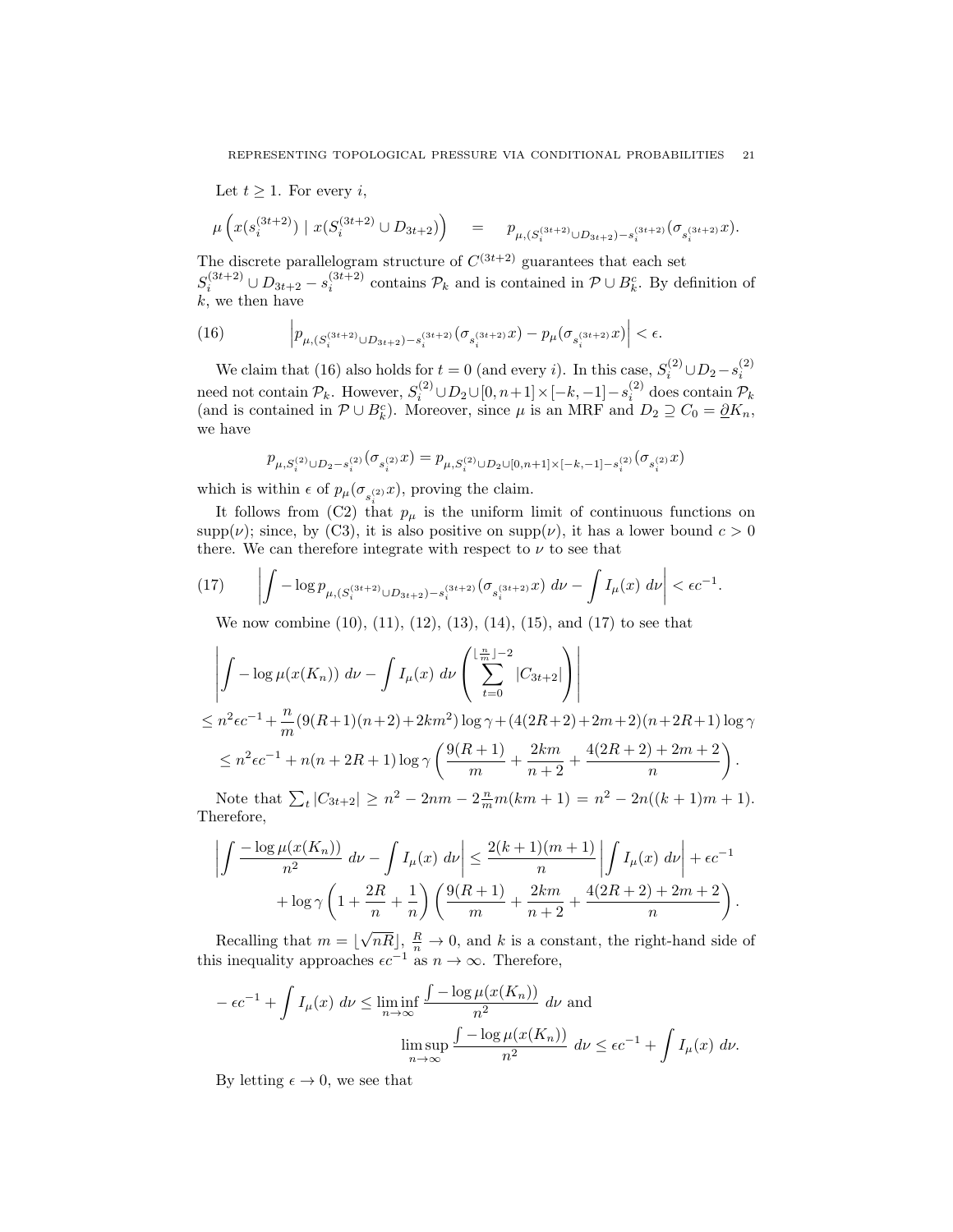$$
\lim_{n \to \infty} \frac{\int -\log \mu(x(K_n))}{n^2} \, d\nu = \int I_\mu(x) \, d\nu,
$$

completing the proof for  $d = 2$ .

We now outline an inductive proof for  $d > 2$ . We first note that we can broadly describe the above construction as follows: for every *n*,  $K_n = [0, n + 1]^d$  was partitioned as  $\bigcup_{i=0}^{M} C_i$ , which was broken into two classes *B* (for "big") and *S* (for "small"); there, *B* consisted of  $\{C_i : i = 2 \mod 3\}$ . In fact, to set up our induction, we will need to assume that the partition could be done for  $[0, n+1]^{d-1} \times [0, n-\ell+1]$ for an arbitrary parameter  $\ell$  (dependent on *n*) such that  $\frac{\ell}{n} \to 0$  as  $n \to \infty$ . We will always assume  $C_0$  to be  $\underline{\partial}([0, n+1]^{d-1} \times [0, n-\ell+1])$  and assign  $C_0 \in S$ . For technical reasons, we will also need a condition whose significance was not obvious in the  $d = 2$  case:

(i) 
$$
\frac{M}{n} \to 0
$$
 as  $n \to \infty$ .

We then dealt with the conditional probabilities  $\mu(x(C_i) \mid x(\bigcup_{j=0}^{i-1} C_j))$  via two methods. For  $C_i \in B$ , we broke  $C_i$  into its sites, written in lexicographic order, and used the uniform convergence of  $p_{\mu, U \cup S}$  by fixing a *k* so that for any set  $S \cup U$ which contains  $\mathcal{P}_k$  and is contained in  $B_k^c \cup \mathcal{P}$ ,  $|p_{\mu,S \cup U}(x) - p_{\mu}(x)| < \epsilon$ . We then required the following two properties:

(ii) For any  $C_i \in B$  and any  $v \in C_i$ ,  $(\mathcal{P}_k + v) \setminus C_i \subseteq ([0, n+1]^{d-1} \times [0, n-\ell+1])^c \cup$  $\bigcup_{q=0}^{i-1} C_q$ . (This ensures that for *v* ∈ *C<sub>i</sub>*, when we compute

$$
\mu\left(x(v) \mid x\left(\left(\bigcup_{q=0}^{i-1} C_q\right) \cup (C_i \cap (\mathcal{P} + v))\right)\right)
$$
  
= 
$$
\mu\left(x(v) \mid x\left(([0, n+1]^{d-1} \times [0, n-\ell+1])^c \cup (\bigcup_{q=0}^{i-1} C_q) \cup (C_i \cap (\mathcal{P} + v))\right)\right),
$$

we've already conditioned on the sites in  $\mathcal{P}_k + v$ .)

(iii) For any  $C_i \in B$  and any  $v \in C_i$ ,  $(\mathcal{F}_k + v) \cap \bigcup_{q=0}^{i-1} C_q = \emptyset$ , where  $\mathcal{F}_k =$  $[-k, k]^d \setminus (\mathcal{P}_k \cup \{0\})$ . (This ensures that for each site  $v \in C_i$ , when we compute  $\mu\left(x(v) \mid x((\bigcup_{q=0}^{i-1} C_q) \cup (C_i \cap (\mathcal{P} + v)))\right)$ , we have not yet conditioned on any site in  $\mathcal{F}_k + v$ .)

For  $C_i \in S$ , we conditioned on  $x(C_i)$  "all at once" by using Lemma 3.5. For this, we needed shapes  $S_i \subseteq \bigcup_{q=i+1}^M C_q$  with the following property:

(iv) Arbitrary configurations on  $S_i$  and  $\bigcup_{q=0}^i C_q$  can be extended to a point of *x*: For any  $v \in \mathcal{L}_{S_i}(X)$  and  $w \in \mathcal{L}_{\bigcup_{q=0}^i C_q}(X)$ , there exists  $x \in X$  s.t.  $x(S_i) = v$  and  $x\left(\bigcup_{q=0}^{i} C_i\right) = w.$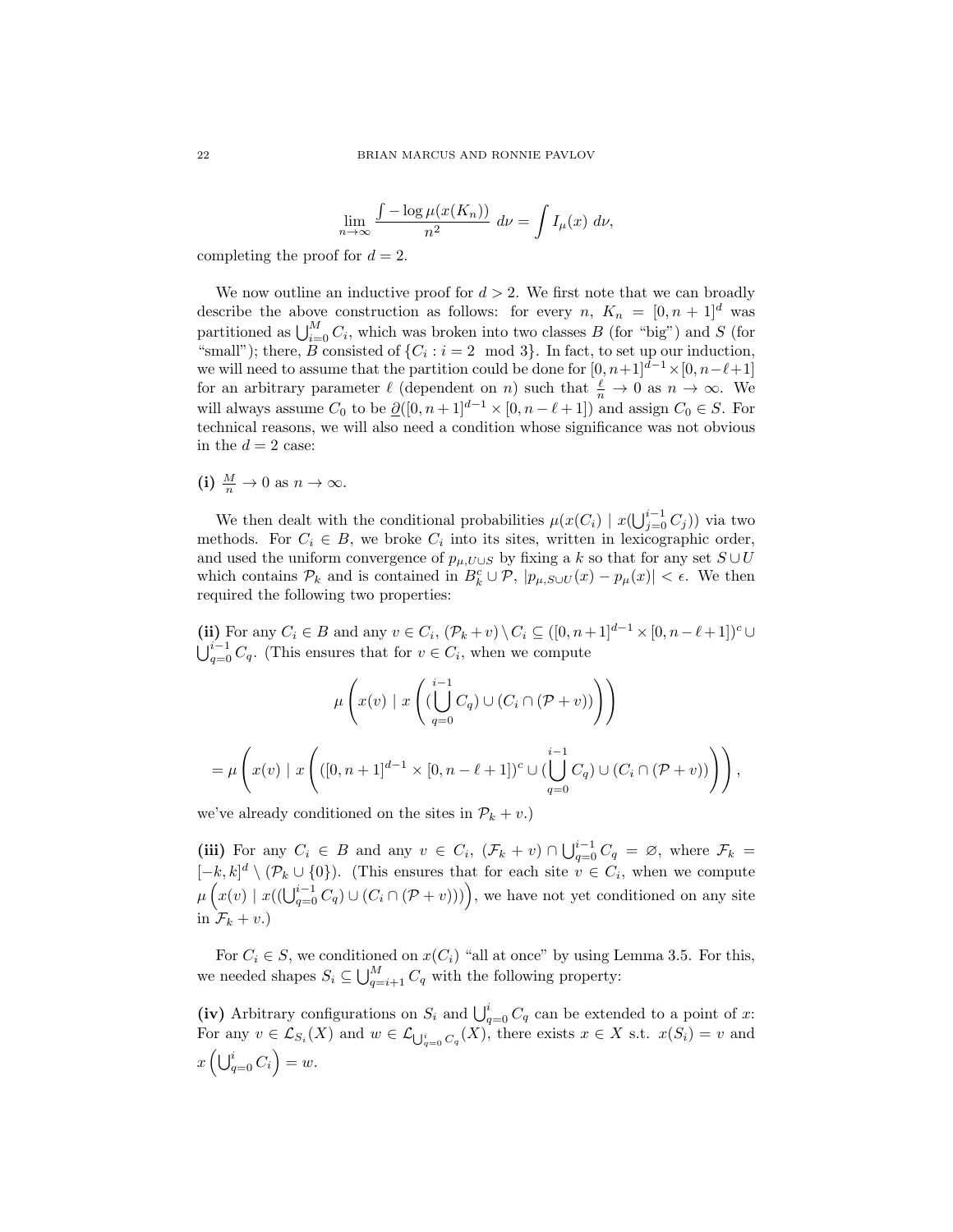This property suffices for the use of Lemma 3.5 because we can take  $T_i$  =  $\bigcup_{q=i+1}^{M} C_q$  and  $U_i = C_i \cup T_i \cup \partial T_i$ . Then  $\underline{\partial} U_i \subseteq C_i \cup \partial T_i$ , which is disjoint from  $S_i$ . Also,  $U_i \setminus T_i \subseteq C_i \cup \partial T_i \subseteq \bigcup_{q=0}^i C_q$ , so (iv) implies the hypothesis of Lemma 3.5.

Finally, the contributions from uses of Lemma 3.5 need to be negligible as  $n \rightarrow$  $\infty$ . For our choices made above,  $U_i \backslash S_i = C_i \cup \partial \left( \bigcup_{q=i+1}^M C_q \right) \cup \left( \left( \bigcup_{q=i+1}^M C_q \right) \backslash S_i \right)$ , so the following condition is sufficient.

 $(v)$  As  $n \to \infty$ ,

$$
n^{-d} \sum_{C_i \in S} |C_i| \to 0, n^{-d} \sum_{C_i \in S} \left| \partial \left( \bigcup_{q=i+1}^M C_q \right) \right| \to 0, n^{-d} \sum_{C_i \in S} \left| \left( \bigcup_{q=i+1}^M C_q \right) \setminus S_i \right| \to 0.
$$

(Note that although the volume of our partitioned shape is in fact  $(n+2)^{d-1}(n-1)$  $\ell + 2$ , since  $\frac{(n+2)^{d-1}(n-\ell+2)}{n^d} \to 1$ , replacing this volume by  $n^d$  affects nothing.)

The reader may check that the  $d = 2$  construction above has properties (i)-(v), and that for any *d*, if these five properties are satisfied, then the conclusion of Theorem 3.4 holds. We then only must describe how to get such a partition for *d* + 1 from one for *d*. To that end, assume that  $[0, n+1]^{d-1} \times [0, n-\ell+1]$  can be partitioned into  ${C_i}_{i=0}^M$ , that the  $C_i$  are broken into two classes *B* and *S*, and that sets  $S_i$  have been chosen, for which (i)-(v) above hold. There is a small technical point in the induction; we actually need to assume that (ii) and (iii) above hold for 2*k* for the *d*-dimensional partition in order to get (ii) and (iii) to hold for *k* for the  $(d+1)$ -dimensional partition.

We wish to construct a partition  $\{C_i'\}_{i=0}^{M'}$  for  $[0, n+1]^d \times [0, n-\ell'+1]$ , *B'* and *S'*, and  $S'_i$  with the same properties. We first define  $C'_0 = \underline{\partial}([0, n+1]^d \times [0, n-\ell'+1])$ and assign  $C'_0 \in S'$ . Define a parameter  $m := m_n$  such that  $\frac{m}{n} \to 0$  and  $\frac{m}{M} \to \infty$ as  $n \to \infty$ , which is possible by (i). We only consider values of *n* large enough that  $m > 2R, k$ . Similarly to the  $d = 2$  case, where  $C_1, C_2$ , and  $C_3$  partitioned  $[1, n] \times [1, m]$ , we begin by making a partition of  $[1, n]$ <sup>d</sup>  $\times [1, m]$ . Retroactively define *ℓ* above to be equal to *km*, which satisfies  $\frac{\ell}{n} \to 0$  since  $\frac{m}{n} \to 0$ .

Define  $C'_1 = \bigcup_{h=1}^m ([1, n]^{d-1} \times [1, k(m-h)] \times \{h\})$  and assign  $C'_1 \in S'$ . Then, for  $1 \leq i \leq M$ , define  $C'_{i+1} = \bigcup_{h=1}^{m} (C_i + kme_d + h(-ke_d + e_{d+1}))$ , assigning  $C'_{i+1} \in B'$ if and only if  $C_i \in B$ . Finally, define  $C'_{M+2} = ([1, n]^d \times [1, m]) \setminus \bigcup_{q=1}^{M+1} C'_q =$  $\bigcup_{h=1}^{m}([1,n]^{d} \times [n-kh,n] \times \{h\})$ , and assign  $C'_{M+2} \in S'$ .

We now partition the prisms  $[1, n]^d \times [jm+1, (j+1)m], 1 \le j < \lceil \frac{n-\ell'}{m} \rceil - 1$ , via translates of  $C'_i$ ,  $1 \leq i \leq M+2$ : for any such *j* and *i*,  $C'_{j(M+2)+i}$  is defined to be  $C'_{i} + mje_{d+1}$ , and is in *B*<sup>*'*</sup> if and only if  $C'_{i}$  was.

Finally, we define  $M' = (\lceil \frac{n-\ell'}{m} \rceil - 1)(M+2) + 1$  and  $C'_{M'} = [1, n]^d \times [m \lceil \frac{n-\ell'}{m} \rceil - 1$  $m+1, n-\ell'+1$ , and assign it to *S'*. We still must define the sets  $S_i$  required for  $(iv)$  and  $(v)$ :

- Define  $S'_0 = [R+1, n-R]^d \times [R+1, n-\ell'-R]$  as for  $d=2$ .
- For any  $0 \leq j < \lfloor \frac{n}{m} \rfloor$ , define

$$
S'_{j(M+2)+1} = ([R+1, n-R]^{d-1} \times [km+R, n-R] \times [mj+R+1, m(j+1)])
$$
  

$$
\cup ([R+1, n-R]^{d} \times [m(j+1)+R+1, n-\ell'-R]).
$$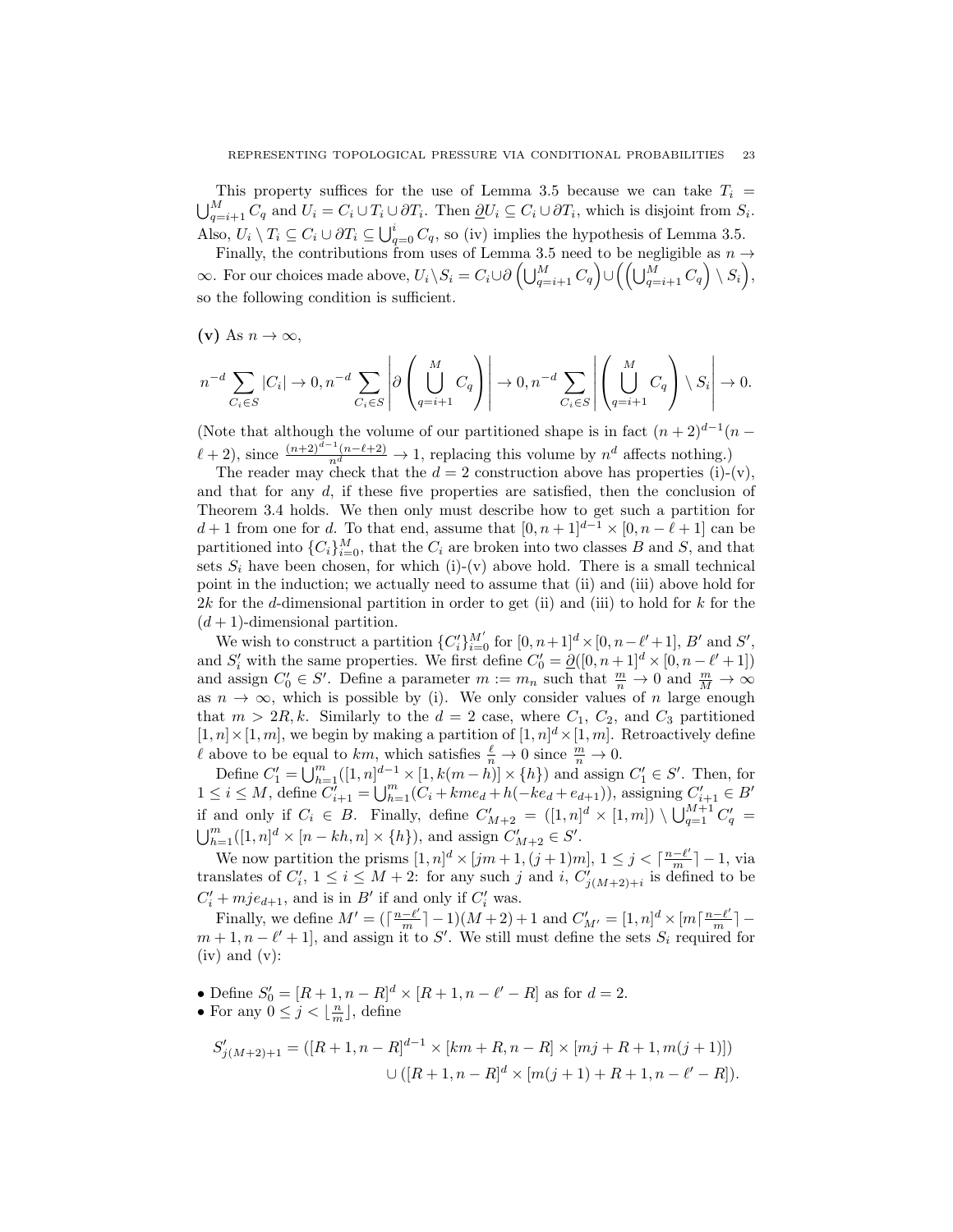• For any  $0 \leq j < \lfloor \frac{n}{m} \rfloor$ , define

$$
S'_{(j+1)(M+2)} = [R+1, n-R]^d \times [m(j+1) + R + 1, n - \ell' - R].
$$

• For any  $0 \leq j < \lfloor \frac{n}{m} \rfloor$  and  $2 \leq i \leq M+1$ , define

$$
S'_{j(M+2)+i} = ((S_{i-1} + kme_d) \times [mj + R + 1, m(j+1)])
$$
  

$$
\cup ([R+1, n-R]^d \times [m(j+1) + R + 1, n - \ell' - R]).
$$

• Finally, define  $S'_{M'} = \emptyset$ . (Again, this is analogous to the  $\mathbb{Z}^2$  proof.)

Due to the quite long and technical proof, we leave it to the reader to check that (i)-(v) are satisfied for this partition, completing the proof by induction.

 $\Box$ 

#### 4. Pressure Approximation schemes

In this section, we derive, as a consequence of our pressure representation results, an algorithm for approximating the pressure of a shift-invariant nearest-neighbor Gibbs interaction  $\Phi$ . For this, we assume that the exact values of  $\Phi$  are known; it would be impossible to hope for a bound on computation time for  $P(\Phi)$  if  $\Phi$  were uncomputable or very hard to compute. The main idea of this section comes from Gamarnik and Katz [5, Corollary 1].

We would like to apply our main results to shift-invariant measures *ν* which are as easy as possible to integrate against, for instance the atomic measure supported on a periodic orbit. In general, a  $\mathbb{Z}^d$  SFT X need not have any periodic points ([1]). However, any nearest neighbor SFT *X* that satisfies SSF must have a periodic point: choose any  $b \in \mathcal{A}$  and let  $a \in \mathcal{A}$  such that  $b^{N_0} a^{\{0\}}$  is locally admissible in *X*, then the point *z* defined by  $z_v = a$  if  $\sum_i v_i$  is even and  $z_v = b$  if  $\sum_i v_i$  is odd is periodic and in *X*.

**Proposition 4.1.** Let  $\Phi$  be a nearest neighbor  $\mathbb{Z}^d$  interaction and  $X = X_{\Phi}$ . Assume *that*

- (i) *X satisfies SSF,*
- (ii) Φ *satisfies SSM at exponential rate.*

*Then there is an algorithm to compute*  $P(\Phi)$  *to within*  $\epsilon$  *in time*  $e^{O((\log \frac{1}{\epsilon})^{d-1})}$ *.* 

Note that in the case  $d = 2$  this gives a polynomial-time approximation scheme.

*Proof.* Let *µ* be the unique Gibbs state corresponding to Φ.

Let  $z$  be a periodic point, which exists by SSF, and  $\nu$  the shift-invariant atomic measure supported on the orbit of *z*. The assumptions of Theorem 3.1 are satisfied: assumptions (A1) and (A3) follow from SSF by Propositions 2.24 and 2.17, and assumption (A2) follows from SSM and Proposition 2.14.

We conclude from Theorem 3.1 that

$$
P(\Phi) = \int (I_{\mu} + A_{\Phi}) d\nu = (1/|D|) \left( \sum_{v \in D} -\log p_{\mu}(\sigma^{v}(z)) - \sum_{v \in D, v' \sim v} \Phi(z(\{v, v'\})) \right)
$$

(here,  $D \subset \mathbb{Z}^2$  is a fundamental domain for *z*).

Since we assume that the exact values of the interaction  $\Phi$  are known, it suffices to compute the desired approximations to  $p_{\mu}(x)$  for all  $x = \sigma^v(z)$ ,  $v \in D$ . We may assume  $v = 0$  (the proof is the same for all *v*).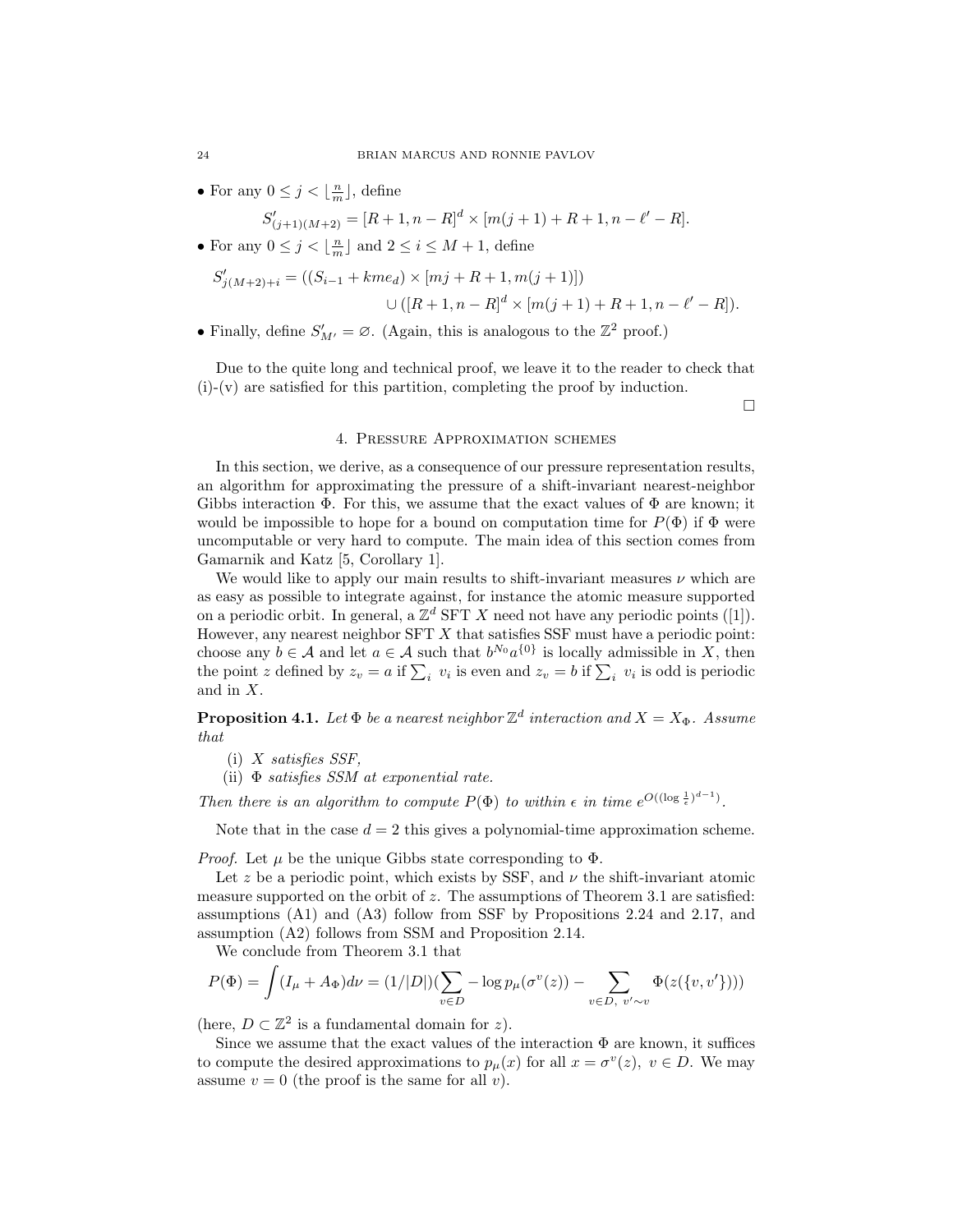Recall the notation from the proof of Proposition 2.14:

$$
S_n = B_n \setminus \mathcal{P}_n, \ \partial S_n = U_n \cup C_n
$$

where

$$
U_n = (\partial S_n) \cap \mathcal{P}, C_n = \partial S_n \setminus U_n.
$$

Note that no site in  $C_n$  neighbors one in  $U_n$ . So, for any locally admissible configurations on  $C_n$  and  $U_n$ , their concatentation is locally admissible, and therefore globally admissible by SSF. Then, by Propositions 2.23 and 2.24, any such concatenation has positive  $\mu$ -measure as well. Therefore, we may use the fact that  $\mu$  is an MRF to represent  $p_{\mu}$  as a weighted average:

$$
p_{\mu}(z) = \sum_{\text{locally admissible } \delta \in \mathcal{A}^{C_n}} \mu(z(0) \mid z(U_n)\delta)\mu(\delta).
$$

Let  $\delta^{z(0),n}$  achieve max  $\mu(z(0) \mid z(U_n)\delta)$  and  $\delta_{z(0),n}$  achieve min  $\mu(z(0) \mid z(U_n)\delta)$ over all locally admissible  $\delta \in A^{C_n}$ . Clearly,

$$
\mu(z(0) \mid z(U_n)\delta_{z(0),n}) \le p_{\mu}(z) \le \mu(z(0) \mid z(U_n)\delta^{z(0),n}).
$$

By SSM at exponential rate, there are constants  $C, \alpha > 0$  such that these upper and lower bounds on  $p_\mu(z)$  differ by at most  $Ce^{-\alpha n}$ .

This gives sequences of upper and lower bounds on  $p_{\mu}(z)$  with accuracy  $e^{-\Omega(n)}$ . For  $\delta \in \mathcal{A}^{C_n}$ , the time to compute  $\mu(z(0) | z(U_n)\delta)$  is  $e^{O(n^{d-1})}$  since this is the ratio of two probabilities of configurations of size  $O(n^{d-1})$ , each of which can be computed using the transfer matrix method from [11, Lemma 4.8] in time  $e^{O(n^{d-1})}$ . Since  $|{\cal A}^{C_n}| = e^{O(n^{d-1})}$ , the total time to compute the upper and lower bounds is  $e^{O(n^{d-1})}e^{O(n^{d-1})} = e^{O(n^{d-1})}$ .

There are many sufficient conditions for SSM at exponential rate (for instance, see the discussion in [11]).

We remark that Corollary 4.13 of [11] gives an algorithm to compute  $P(\Phi)$  that is less efficient, in that the approximation to within  $\epsilon$  requires time  $e^{O((\log \frac{1}{\epsilon})^{(d-1)^2})}$ . However, it applies more generally than Proposition 4.1 in that it requires only assumption (ii) above and not assumption (i).

Finally, we note that, for a nearest-neighbor interaction  $\Phi$ , the algorithm here to compute  $P(\Phi)$  also computes  $h(\mu)$  for any Gibbs measure corresponding to  $\Phi$ .

### 5. Connections with Thermodynamic Formalism

In this section, we connect Corollary 3.2 with results from Ruelle's thermodynamic formalism. We begin by taking a new look at Corollary 3.2.

Consider the following probability-vector-valued functions:

$$
\hat{p}_{\mu,n}(x) := \mu(y(0)) = \cdot | y(\mathcal{P}_n) = x(\mathcal{P}_n))
$$

and

$$
\hat{p}_{\mu}(x) := \mu(y(0) = \cdot \mid y(\mathcal{P}) = x(\mathcal{P})).
$$

Note that these functions do not depend on  $x_0$  ( $\hat{p}_{\mu,n}$  is similar in spirit to the function  $\hat{p}^n_\mu$ , which was introduced and used in the proof of Proposition 2.14).

Note that  $\hat{p}_{\mu}$  is defined only  $\mu$ -a.e. By Martingale convergence,  $\hat{p}_{\mu,n}$  converges to  $\hat{p}_{\mu}$  for  $\mu$ -a.e.  $x \in \text{supp}(\mu)$ .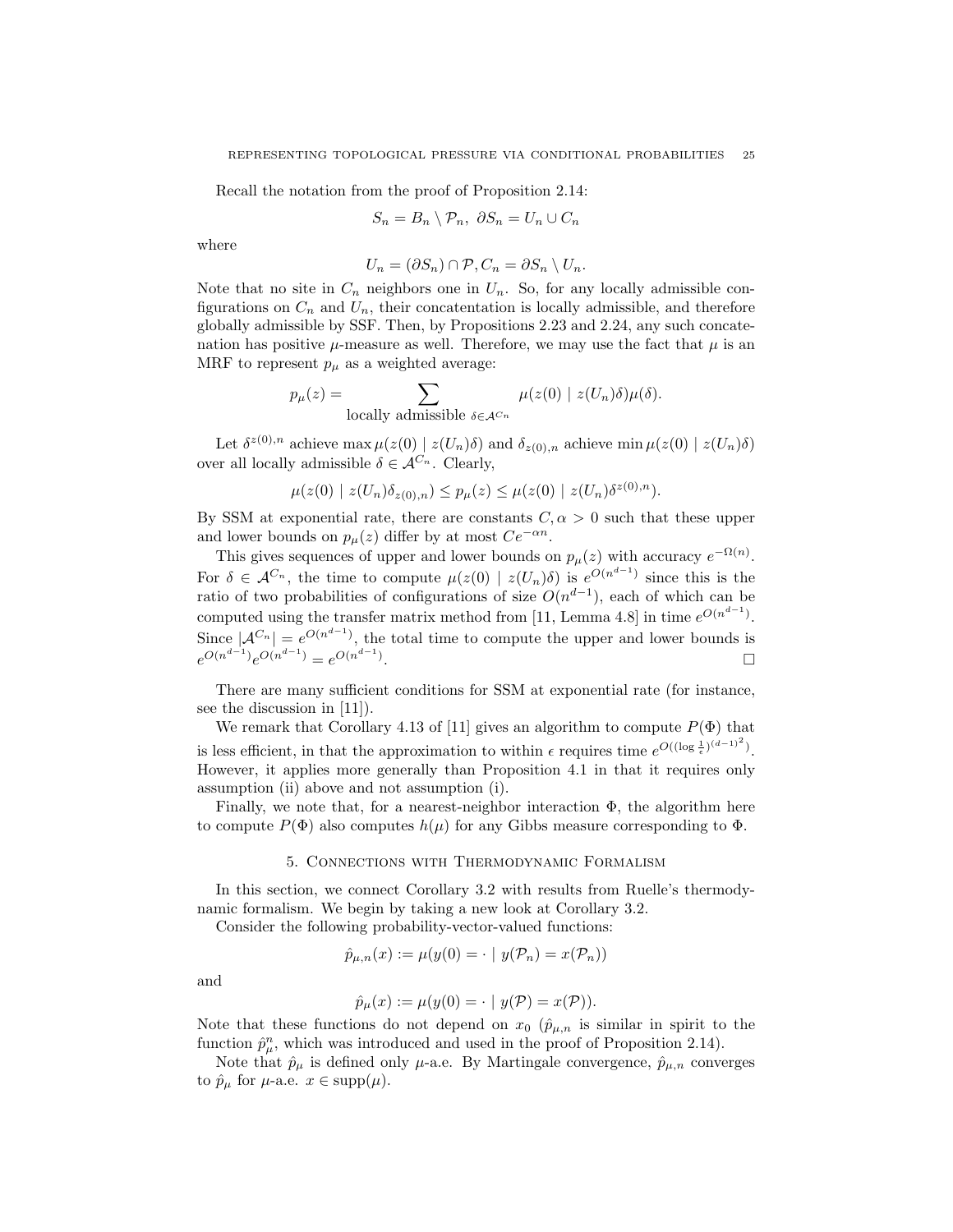The following result relates unform convergence of  $\hat{p}_{\mu,n}$  with a continuity property of  $\hat{p}_{\mu}$ .

**Definition 5.1.** *A function g is* **past-continuous** *on a shift space X if it is continuous on X and, for all*  $x \in X$ *, g(x) depends only on*  $x(\mathcal{P})$ *: if*  $x, y \in X$  *and*  $x(\mathcal{P}) = y(\mathcal{P})$ , then  $g(x) = g(y)$ .

**Proposition 5.2.** *Let µ be a stationary measure.*

- (i)  $\hat{p}_{\mu,n}$  *converges uniformly on* supp $(\mu)$  *iff*  $\hat{p}_{\mu}$  *is past-continuous on* supp $(\mu)$ *(i.e.,*  $\hat{p}_{\mu}$  *agrees with a past-continuous function (* $\mu$ *-a.e.)).*
- (ii) *If*  $\hat{p}_{\mu,n}$  *converges uniformly on* supp $(\mu)$ *, then*  $\lim_{S\to\mathcal{P}} p_{\mu,S} = p_{\mu}(x)$ *, uniformly on*  $supp(\mu)$ *.*

*Proof.* For finite  $S \subset \mathcal{P}$ ,  $a \in \mathcal{A}$  and  $x \in \text{supp}(\mu)$ , we can write (18)

$$
\mu(y(0) = a \mid y(S) = x(S)) = \frac{1}{\mu([x(S)])} \int_{[x(S)]} p_{\mu}(y(0) = a \mid y(\mathcal{P}) = x(\mathcal{P})) d\mu(y).
$$

 $(i)$ ,  $\Leftarrow$ : If  $\hat{p}_{\mu}$  is past-continuous on supp $(\mu)$ , then we can take the integrand in (18) to be a continuous, and therefore uniformly continuous, function of  $y(\mathcal{P})$ ,  $y \in [x(S)]$ . Thus, taking  $S = \mathcal{P}_n$  we get uniform convergence of  $\hat{p}_{\mu,n}$ .

(i),  $\Rightarrow$ : If  $\hat{p}_{\mu,n}$  converges uniformly on supp( $\mu$ ), then its limit is a uniform limit of past-continuous functions on  $\text{supp}(\mu)$  and thus is past-continuous on  $\text{supp}(\mu)$ . By Martingale convergence, this limit agrees with  $\hat{p}_{\mu}$  ( $\mu$ -a.e.).

(ii): By (i), we may assume that  $\hat{p}_{\mu}$  is past-continuous. Take  $a = x(0)$  in (18). Given  $\epsilon > 0$ , for sufficiently large *n*, if *S* is a finite set satisfying  $\mathcal{P}_n \subset S \subset \mathcal{P}$ , then for all  $x \in \text{supp}(\mu)$ , the integrand in (18) is within  $\epsilon$  of  $p_{\mu}(x)$ , and so  $p_{\mu,S}(x)$  is within  $\epsilon$  of  $p_\mu(x)$ .

$$
\Box
$$

**Corollary 5.3.** *If*  $\Phi$  *is a nearest-neighbor interaction with underlying SFT X,*  $\mu$ *is a Gibbs measure for* Φ*,*

(D1) *X satisfies the classical D-condition,* (D2)  $\hat{p}_{\mu}$  *is past-continuous on X, and*  $(D3)$   $c_{\mu} > 0$ ,

*then*

$$
P(\Phi) = \int I_{\mu}(x) + A_{\Phi}(x) \, d\nu = \int I_{\mu}(x) - \sum_{i=1}^{d} \Phi(x(\{0, e_i\})) \, d\nu
$$

*for every shift-invariant measure*  $\nu$  *with*  $\text{supp}(\nu) \subseteq X$ .

*Proof.* This follows immediately from Corollary 3.2 and Proposition 5.2.

Next, we will show how Ruelle's thermodynamic formalism [14] can be applied to obtain a result similar to Corollary 5.3. For this, we need to give a definition of interactions more general than nearest-neighbor.

**Definition 5.4.** *An interaction is a shift-invariant function* Φ *from A<sup>∗</sup>* R *∪ {∞} which takes on the value ∞ for only finitely many configurations on shapes*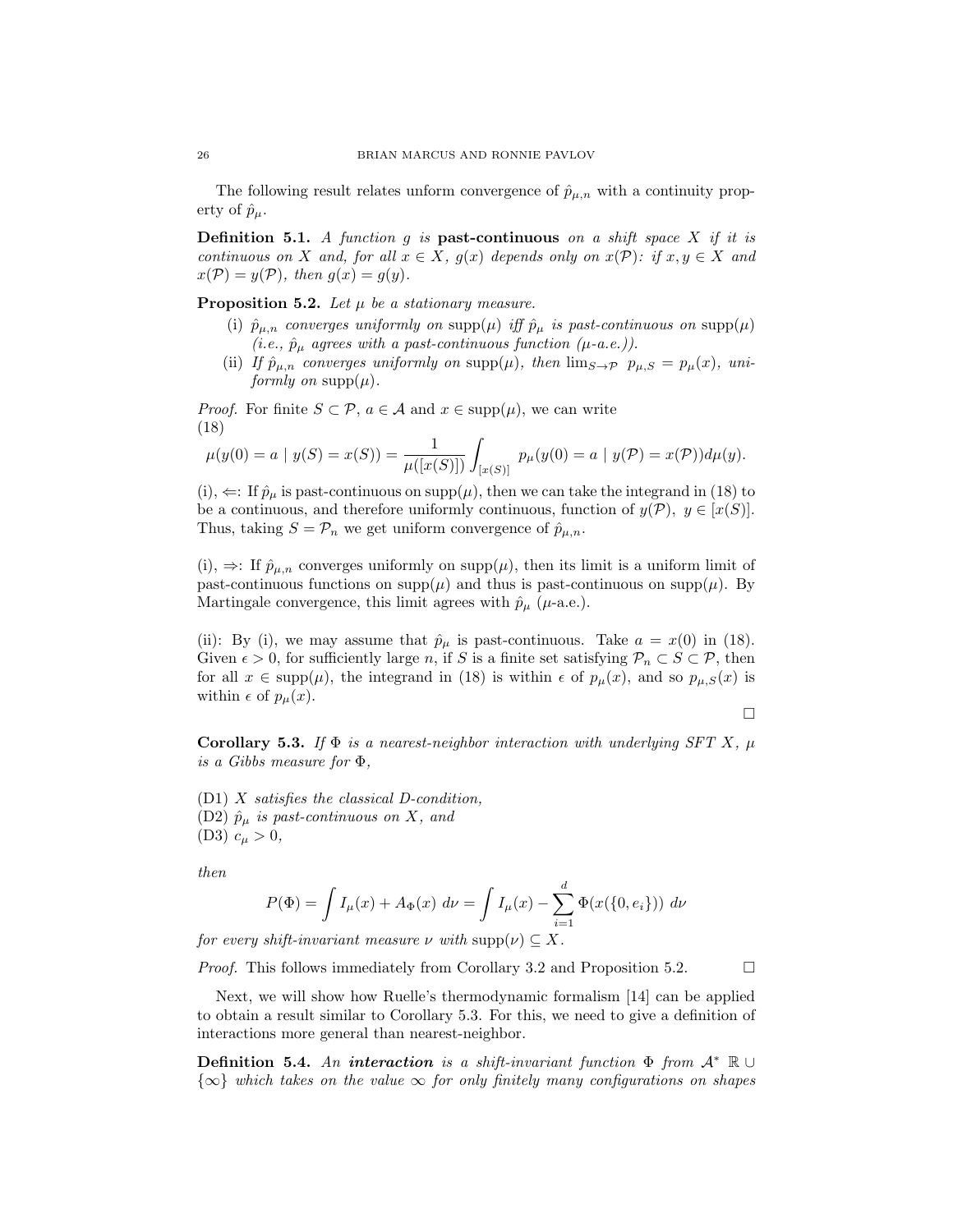*containing* 0*. An interaction is finite-range if there exists N so that* if  $\Phi(w) \neq 0$ , *then w has shape with diameter at most N.*

We remark, without proof, that the results of this paper extend to finite-range interactions, in particular to interactions which are non-zero only on vertices and edges (such interactions are often also called nearest-neighbor interactions, but form a slightly more general class than the interactions that we have called nearestneighbor in this paper).

**Definition 5.5.** *An interaction is called summable if*

$$
\sum_{\Lambda\subset\mathbb{Z}^d, \Lambda\ni 0, |\Lambda|<\infty} \frac{1}{|\Lambda|} \max_{x\in\mathcal{A}^\Lambda:\ \Phi(x)\neq\infty} |\Phi(x)|<\infty.
$$

*An interaction is called absolutely summable if*

$$
\sum_{\Lambda \subset \mathbb{Z}^d, \Lambda \ni 0, |\Lambda| < \infty} \max_{x \in \mathcal{A}^\Lambda: \ \Phi(x) \neq \infty} |\Phi(x)| < \infty.
$$

The underlying SFT corresponding to an interaction  $\Phi$  is defined as follows.

 $X_{\Phi} = \{ x \in \mathcal{A}^{\mathbb{Z}^d} \; : \; \Phi(x(S)) \neq \infty \text{ for all finite } S \subseteq \mathbb{Z}^d \}.$ 

The role of configurations on finite subsets with  $\Phi(x) = \infty$  corresponds to forbidden configurations and defines the SFT  $X_{\Phi}$ . This is equivalent to Ruelle's setting where one starts with a background SFT *X* and only considers finite-valued interactions defined on configurations that are not forbidden.

A continuous function  $A_{\Phi}$  and underlying SFT  $X_{\Phi}$  can be associated to any summable interaction  $\Phi$ , in a similar fashion as what was done for nearest-neighbor interactions in Section 2.2:

$$
A_{\Phi}(x) := - \sum_{\Lambda \subseteq \mathcal{P} \cup \{0\}, \Lambda \ni 0, |\Lambda| < \infty, \ \Phi(x(\Lambda)) \neq \infty} \Phi(x(\Lambda)).
$$

Let X be a nonempty SFT and let  $I(X)$  denote the set of summable interactions  $Φ$  with  $X<sub>Φ</sub> = X$ . Ruelle shows in [14, Section 3,2] that for any continuous function *f* on *X*, there exists a summable interaction  $\Phi$  such that  $X_{\Phi} = X$  and  $f = A_{\Phi}$ . That is, the mapping  $\Phi \mapsto A_{\Phi}$  from  $I(X)$  to  $C(X)$  is surjective. However, the restriction of this mapping to the set of absolutely summable interactions is not surjective.

For an absolutely summable interaction, the concepts of energy function, partition function and Gibbs measure are defined analogously to those in Section 2.2. For details, see [14]. For us, a Gibbs measure is shift-invariant by definition, as in the nearest-neighbor case.

Gibbs measures and equilibrium states are intimately connected by the following two standard theorems (these were mentioned at the end of Section 2.6 for the special case of nearest-neighbor interactions). Proofs of both can be found in [14].

**Theorem 5.6.** ([8]) *If*  $\Phi$  *is an absolutely summable interaction, then any equilibrium state for*  $A_{\Phi}$  *on*  $X_{\Phi}$  *is a Gibbs measure for*  $\Phi$ *.* 

**Theorem 5.7.** ([4]) *If* Φ *is an absolutely summable interaction whose underlying SFT*  $X_{\Phi}$  *satisfies the D-condition, then any Gibbs measure for*  $\Phi$  *is an equilibrium state for*  $A_{\Phi}$  *on*  $X_{\Phi}$ *.*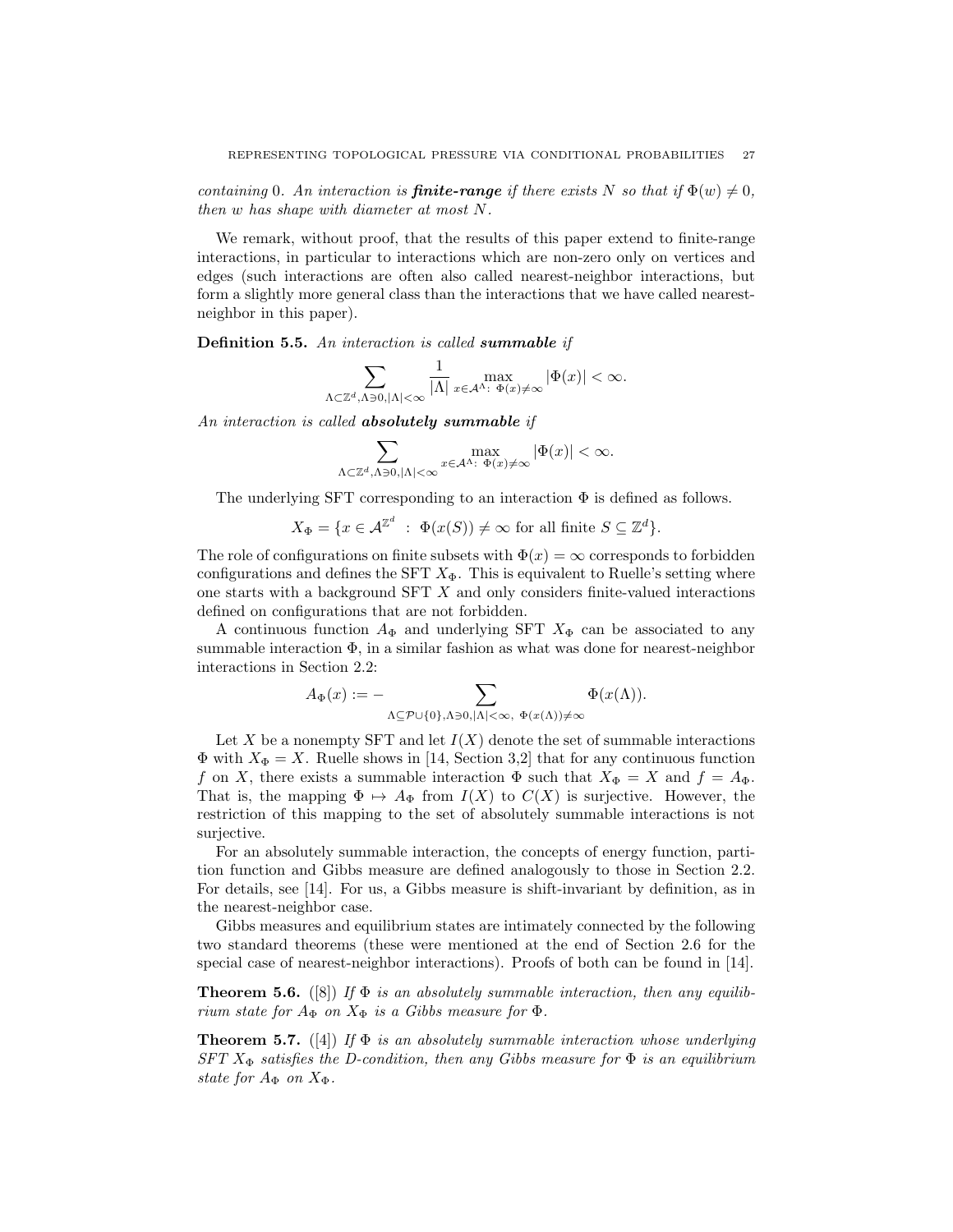**Definition 5.8.** ([14]) *Absolutely summable interactions* Φ *and* Φ *′ with the same underlying SFT X are called physically equivalent if*  $A_{\Phi}$  *and*  $A_{\Phi'}$  *have a common equilibrium state.*

The following result is Proposition 4.7(b) from [14].

**Theorem 5.9.** *If*  $X$  *is an SFT that satisfies the D-condition, and if*  $\Phi$ ,  $\Phi'$  *are physically equivalent absolutely summable interactions with underlying SFT X, then*  $\int (A_{\Phi} - A_{\Phi'}) d\nu$  *is constant for all shift-invariant measures*  $\nu$  *on*  $X$ *.* 

In order to make a connection with Corollary 5.3, we need the following.

**Lemma 5.10.** *If*  $\Phi$  *is a shift-invariant nearest-neighbor interaction, μ is an equilibrium state for*  $A_{\Phi}$ *, and*  $I_{\mu}$  *is continuous, then*  $\mu$  *is also an equilibrium state for −Iµ.*

*Proof.* Let  $X^{\mathcal{P}} = \{x(\mathcal{P}) : x \in X\}.$ 

Since log is a concave function, we can use Jensen's inequality to see that for any shift-invariant measure  $\nu$  on  $X$ ,

$$
\int_X I_{\nu} - I_{\mu} d\nu = \int_X \log \left( \frac{\mu(x(0) \mid x(\mathcal{P}))}{\nu(x(0) \mid x(\mathcal{P}))} \right) d\nu \le \log \int_X \frac{\mu(x(0) \mid x(\mathcal{P}))}{\nu(x(0) \mid x(\mathcal{P}))} d\nu
$$

$$
= \log \int_{X^{\mathcal{P}}} \sum_{a \in \mathcal{A}} \frac{\mu(x(0) = a \mid x(\mathcal{P}))}{\nu(x(0) = a \mid x(\mathcal{P}))} \nu(x(0) = a \mid x(\mathcal{P})) d\nu(\mathcal{P})
$$

$$
= \log \int_{X^{\mathcal{P}}} \sum_{a \in \mathcal{A}} \mu(x(0) = a \mid x(\mathcal{P}) d\nu(\mathcal{P})) = \log \int_{X^{\mathcal{P}}} d\nu(\mathcal{P}) = \log 1 = 0.
$$

So,  $\int I_{\mu} d\nu \ge \int I_{\nu} d\nu$ . For any  $\nu$ , we have  $h(\nu) = \int I_{\nu} d\nu$ . Therefore,

$$
h(\nu) - \int I_{\mu} d\nu \le h(\nu) - \int I_{\nu} d\nu = 0 = h(\mu) - \int I_{\mu} d\mu.
$$

This means that the function  $h(\rho) + \int -I_{\mu} d\rho$  is maximized at  $\rho = \mu$ , so  $\mu$  is an equilibrium state for  $-I_\mu$  by definition.

 $\Box$ 

**Corollary 5.11.** *If*  $\Phi$  *is a nearest-neighbor interaction with underlying SFT*  $X =$ *X*<sup> $\Phi$ </sup>*, µ is a Gibbs measure for*  $\Phi$ *,* 

(E1) *X satisfies the classical D-condition, and* (E2)  $-I_{\mu} = A_{\Phi'}$  for some absolutely summable interaction  $\Phi'$  with  $X_{\Phi'} = X$ ,

*then*

$$
P(\Phi) = \int I_{\mu}(x) + A_{\Phi}(x) \, d\nu = \int I_{\mu}(x) - \sum_{i=1}^{d} \Phi(x(\{0, e_i\})) \, d\nu
$$

*for every shift-invariant measure*  $\nu$  *with*  $\text{supp}(\nu) \subset X$ .

*Proof.* Since *X* satisfies the *D*-condition,  $\mu$  is an equilibrium state for  $A_{\Phi}$ . By Lemma 5.10,  $A_{\Phi}$  and  $-I_{\mu}$  are physically equivalent. Since  $-I_{\mu} = A_{\Phi'}$  for an absolutely summable interaction  $\Phi'$  and the D-condition holds, by Theorem 5.9,  $\int A_{\Phi} + I_{\mu} d\nu$  is a constant over all shift-invariant measures  $\nu$  on *X*. But, for  $\nu = \mu$ , this integral is  $\int A_{\Phi} + I_{\mu} d\mu = P(A_{\Phi}) = P(\Phi)$ . Therefore,  $P(\Phi) = \int I_{\mu} + A_{\Phi} d\nu$ for all shift-invariant *ν* on *X*.